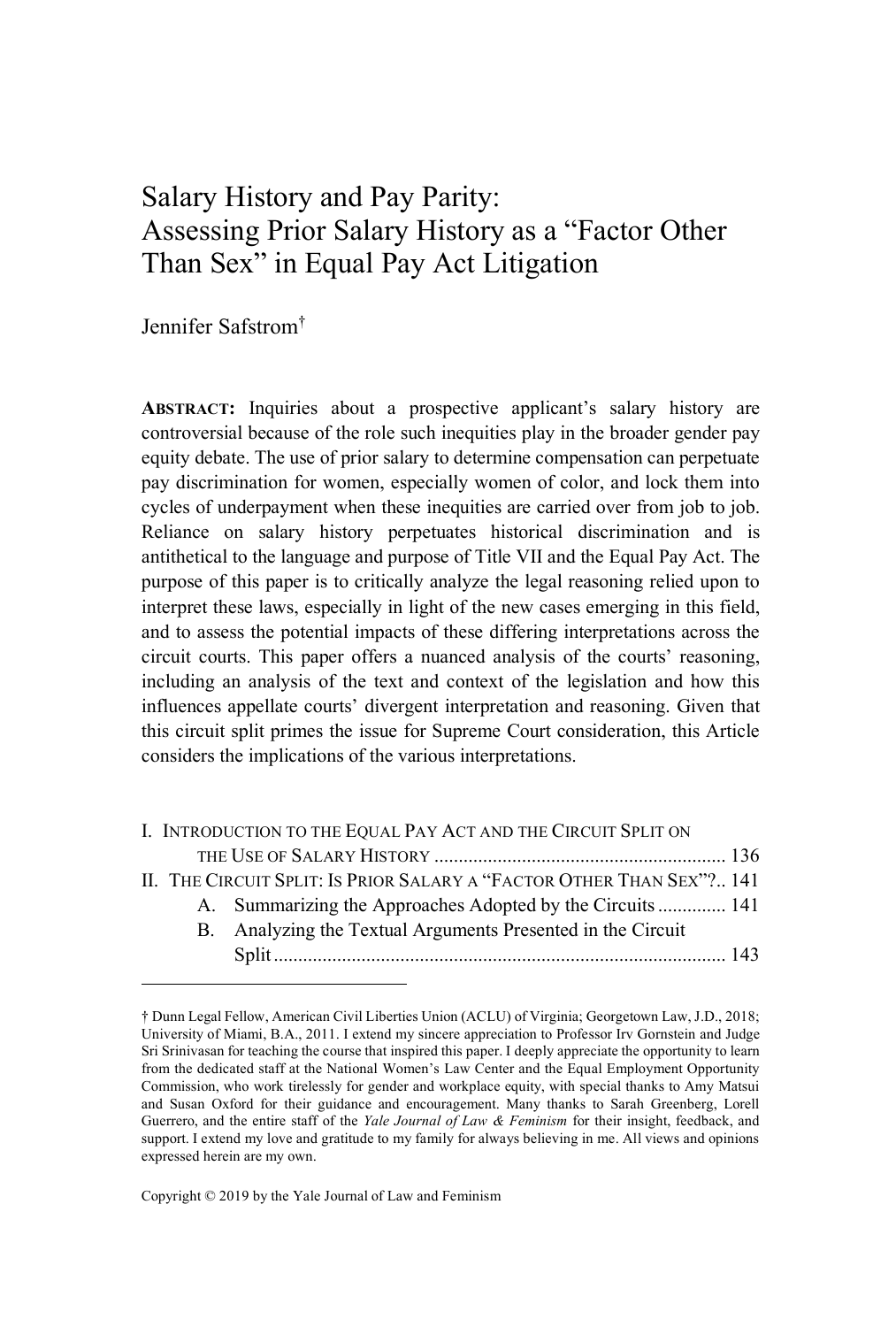| 136 |             | Yale Journal of Law and Feminism                                 | [Vol. $31:1$ |
|-----|-------------|------------------------------------------------------------------|--------------|
|     |             | C. Summarizing the Circuit Courts' Legislative History           |              |
|     |             |                                                                  |              |
|     |             | D. Examining the Equal Pay Act's Purpose in the Circuits'        |              |
|     |             |                                                                  |              |
|     |             | III. THE STATUS OF FEDERAL, STATE, AND LOCAL LEGISLATION 151     |              |
|     |             | IV. POLICY AND POLITICAL CONSIDERATIONS IN DETERMINING THE       |              |
|     |             | NEXT STEPS OF THE SALARY HISTORY DEBATE  153                     |              |
|     |             | A. Assessing the Implementation and Efficacy of Salary History   |              |
|     |             |                                                                  |              |
|     | B.          | Evaluating the Most Effective Actor: Courts vs. Legislatures 156 |              |
|     | $C_{\cdot}$ | Accounting for the Impact of Salary History in Negotiations 159  |              |
|     |             | D. Understanding the Implications for Women of Color Using       |              |
|     |             |                                                                  |              |
|     |             |                                                                  |              |

# I. INTRODUCTION TO THE EQUAL PAY ACT AND THE CIRCUIT SPLIT ON THE USE OF SALARY HISTORY

The Equal Pay Act ("EPA" or "Act") was originally passed in 1963 to eliminate disparities in pay based on sex.<sup>1</sup> However, more than fifty years after its passage, the wage gap persists. <sup>2</sup> Women confront a pervasive "gender-based wage gap across industries, occupations, and education levels."<sup>3</sup> This Article assesses the differing interpretations of the EPA in the current circuit split, analyzing whether prior salary history is a factor other than sex that can be considered by employers when making salary determinations, as well asthe legal and social impacts of these different approaches.

Currently, there is a robust national debate about the extent to which employers can rely on prior salary history in the context of the EPA. The debate in the courts has significant consequences for countless workers: if prior salary history is a factor other than sex, employers may permissibly consider a female employee's previous wages to make salary determinations, despite the fact that women's wages are often impacted by sex and that such a policy would perpetuate existing cycles of under-payment. Against the backdrop of a broad

<sup>1.</sup> Although gender and sex have distinct meanings, the terms are used interchangeably in this paper to describe the pay gap, which is based on both an individual's biological or physiological traits as well a person's gender identity in the context of society's perception and treatment of the individual (biases, expectations, tropes, roles, etc.). This understanding is meant to be inclusive of transgender, gender-queer, gender-fluid, and gender non-conforming individuals.

<sup>2.</sup> Yuki Noguchi, *50 Years After The Equal Pay Act, Gender Wage Gap Endures*, NPR (June 10, 2013), https://www.npr.org/2013/06/10/189280329/50-years-after-the-equal-pay-act-gender-wage-gapendures [https://perma.cc/6TQB-BH7H].

<sup>3.</sup> JEANNE H. BALLANTINE, KEITH A. ROBERTS & KATHLEEN ODELL KORGEN, OUR SOCIAL WORLD: INTRODUCTION TO SOCIOLOGY 276 (7th ed. 2016).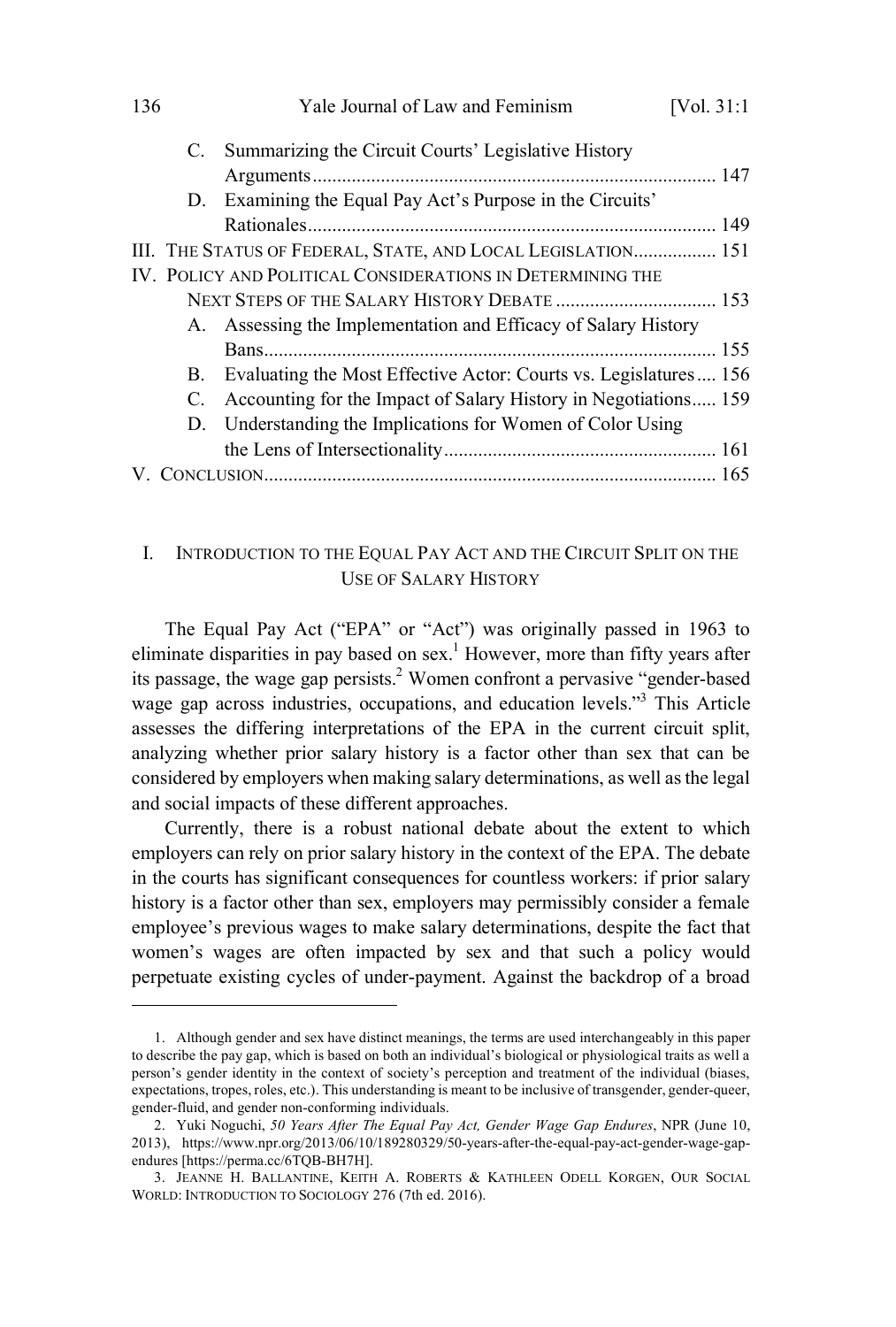national debate on the issue of gender pay equity, much of the recent emphasis on salary history stemmed from a Ninth Circuit opinion that deepened an existing split between the federal courts of appeal on the question of whether prior salary is a "factor other than sex" under the  $EPA<sup>4</sup>$ .

Aileen Rizo was hired as a math consultant by the Fresno County Office of Education in 2009. Pursuant to the office's established policy, Rizo's salary as a new employee was "based exclusively on [her] most recent prior pay, regardless of qualifications, education, or even the kind of work the individual had been doing"; thus, Rizo began on step one of the salary scale.<sup>5</sup> But in 2012, she discovered that a newly hired male math consultant had started on step nine of the salary scale, with an initial salary \$13,000 more than Rizo's fourth year salary, despite being less educated and less experienced than Rizo.<sup>6</sup> The County conceded Rizo's prima facie case: "Rizo is paid less than her male colleagues for performing the exact same job."<sup>7</sup> However, despite acknowledging that Rizo was paid less than her male counterpart for the same work, the County asserted that the discrepancy was permissible because it was based on Rizo's prior salary—a "factor other than sex."<sup>8</sup>

The district court sided with Rizo, determining that her prior salary history was not a valid factor under the EPA.<sup>9</sup> On an interlocutory appeal, the Ninth Circuit reversed the district court based on the circuit's prevailing precedent in *Kouba v. Allstate Insurance Company*, before ordering rehearing of the case en  $b$ anc.<sup>10</sup> A six-judge majority of the Ninth Circuit held that "[p]rior salary, whether considered alone or with other factors, is not job related and thus does not fall within an exception to the Act that allows employers to pay disparate wages."<sup>11</sup> In overruling *Kouba*, the majority "conclude[s], unhesitatingly, that 'any other factor other than sex' is limited to legitimate, job-related factors such as a prospective employee's experience, educational background, ability, or prior iob performance." $^{12}$ 

The majority opinion received attention not only because it overturned *Kouba* to set new precedent in the Ninth Circuit and deepened the existing circuit

<sup>4.</sup> Danielle Paquette, *Court: Employers Can't Pay Women Less Because of Their Salary History*, WASH. POST (Apr. 9, 2018), https://www.washingtonpost.com/news/wonk/wp/2018/04/09/courtemployers-cant-pay-women-less-because-of-their-salary-history/?utm\_term=.3c4569fa4a29 [https://perma.cc/3EK4-2HLS].

<sup>5.</sup> Brief for Equal Employment Opportunity Commission as Amicus Curiae Supporting Appellee, Rizo v. Yovino, 2016 WL 5869872 (9th Cir. Oct. 5, 2016) (No. 14-cv-4932) at 4.

<sup>6</sup>*. Id.* at 4.

<sup>7.</sup> Brief for Appellee at 21, *Rizo v. Yovino*, 2016 WL 5846093 (9th Cir. Sept. 28, 2016).

<sup>8</sup>*. Id.*

<sup>9</sup>*.* Rizo v. Yovino, 2015 WL 9260587, at 9 (E.D. Cal. 2015).

<sup>10.</sup> Rizo v. Yovino, 854 F.3d 1161, 1163 (9th Cir. 2017),*reh'g en banc granted*, 869 F.3d 1004 (9th Cir. 2017), *and on reh'g en banc,* 887 F.3d 453 (9th Cir. 2018); *see also* Kouba v. Allstate Ins. Co., 691 F.3d 873 (9th Cir. 1982).

<sup>11</sup>*. Rizo v. Yovino*, 887 F.3d at 460 (9th Cir. 2018).

<sup>12</sup>*. Id.*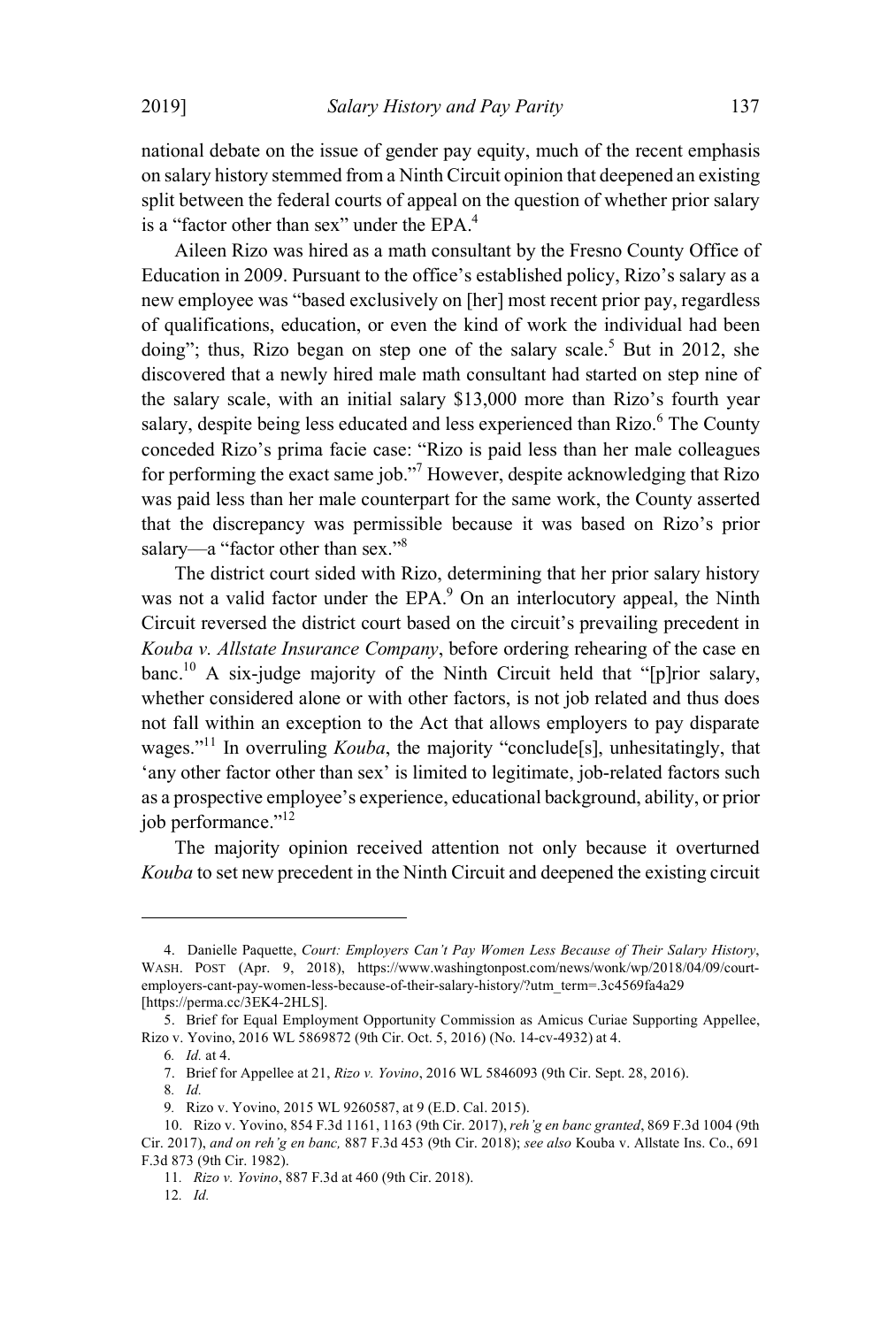split by determining that salary history could never be used, but also because it was one of the final opinions authored by the late Judge Stephen Reinhardt.<sup>13</sup> The Ninth Circuit's opinion noted that "[p]rior to his death, Judge Reinhardt fully participated in this case and authored this opinion. The majority opinion and all concurrences were final, and voting was completed by the en banc court prior to his death."<sup>14</sup>

Counsel for the Fresno County School District appealed the Ninth Circuit's en banc decision to the United States Supreme Court, providing the Court an immediate opportunity to serve as a final arbiter to this question on the use of salary history.<sup>15</sup> However, the Supreme Court vacated and remanded the Ninth Circuit's decision on other grounds, which may ultimately permit employers to consider workers' prior salaries. The Court instead addressed the issue of whether the circuit court erred when it counted Judge Reinhardt as a member of the majority since he died before the court's opinion in this case was issued on April 9, 2018, eleven days after he passed away on March 29.<sup>16</sup> The Court determined that "the Ninth Circuit erred in counting [Judge Reinhardt] as a member of the majority" by allowing "a deceased judge to exercise the judicial power . . . after his death," noting that "federal judges are appointed for life, not for eternity."<sup>17</sup>

The Supreme Court's decision, though it did not directly address the question of salary history, vacated the Ninth Circuit's precedent on this question. With Judge Reinhardt's vote, the majority of six of eleven judges would have "constitute[d] a precedent that all future Ninth Circuit panels must follow."<sup>18</sup> As the Supreme Court observed, "[w]ithout Judge Reinhardt's vote, the opinion attributed to him would have been approved by only five of the ten members of the en banc panel who were still living when the decision was filed. Although the other five living judges concurred in the judgment, they did so for different reasons."<sup>19</sup>

Thus, the Supreme Court's decision has the potential to revive case law that allows employers to consider workers' prior salaries, at least in certain circumstances, in Alaska, Arizona, California, Hawaii, Idaho, Montana, Nevada, Oregon, Washington, Guam, and the Northern Mariana Islands. In the wake of the Supreme Court's per curiam decision in *Rizo v. Yovino*, the debate over the

17*. Id.* at 710.

19*. Id.*

<sup>13.</sup> Sam Roberts, *Stephen Reinhardt, Liberal Lion of Federal Court, Dies at 87*, N.Y. TIMES (Apr. 2, 2018), https://www.nytimes.com/2018/04/02/obituaries/stephen-reinhardt-liberal-lion-of-federal-court -dies-at-87.html [https://perma.cc/985J-W94L].

<sup>14.</sup> Rizo v. Yovino, 887 F.3d 453, 455 (9th Cir. 2018).

<sup>15.</sup> McGuire Woods, *9th Circuit: Employers May Not Use Pay History as Defense to Equal Pay Act Claims* (Apr. 12, 2018), https://www.mcguirewoods.com/Client-Resources/Alerts/2018/4/9th-Circuit-Employers-Pay-History-Defense-Equal-Pay-Act-Claims.aspx [https://perma.cc/VM9R-JM2S].

<sup>16.</sup> Yovino v. Rizo, 139 S. Ct. 706, 708 (2019).

<sup>18</sup>*. Id.* at 708.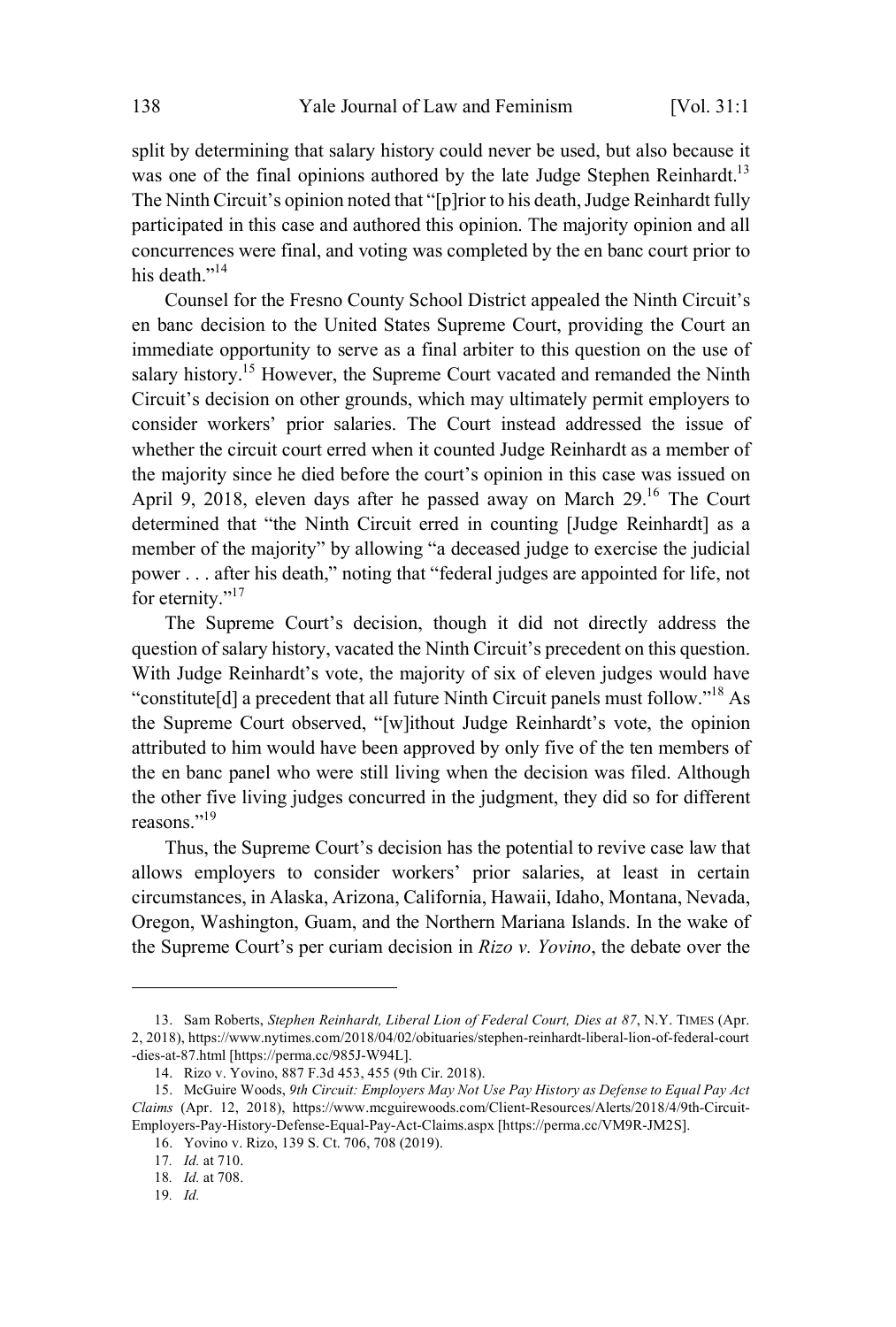use of salary history in the courts is ongoing. Importantly, this deliberation in the courts is occurring against a backdrop of legislative action by several state and localities, many of which have banned employers from inquiring about an employee's prior salary. 20

The question of prior salary history has generated sharp division because of the ongoing role it plays in broader gender pay equity debate. Many advocates argue against an employer's use of prior salary history because "reliance on that information to determine compensation, forces women and, especially women of color, to carry lower earnings and pay discrimination with them from job to job."<sup>21</sup> As such, reliance on salary history perpetuates historical discrimination and is antithetical to the language and purpose of the EPA. However, others see salary history as an essential, non-discriminatory inquiry. There are many employers that "use salary history to evaluate and compare applicants' job responsibilities and achievements," "to determine the market value of an applicant or the position," even though "salary is not a neutral, objective factor" for decision making.<sup>22</sup>

Although estimates of the wage gap vary, on average, women earn seventyseven cents for every dollar that men earn.<sup>23</sup> Ongoing research demonstrates that pay disparities are worse for women of  $\text{color}^{\text{24}}$  and can be exacerbated by geographic differences.<sup>25</sup> According to one estimate, "women employed full time in the United States lose a combined total of more than \$900 billion every vear due to the wage gap."<sup>26</sup>

<sup>20.</sup> Ryan Golden & Valerie Bolden-Barrett, *Women Who Refuse to Disclose Salary History More Likely to Be Paid Less*, HR DIVE (June 29, 2017), https://www.hrdive.com/news/women-who-refuse-todisclose-salary-history-more-likely-to-be-paid-less/445993/ [https://perma.cc/A85F-5V9M].

<sup>21</sup>*. Asking for Salary History Perpetuates Pay Discrimination from Job to Job*, NAT'<sup>L</sup> WOMEN'<sup>S</sup> LAW CTR. 1 (Dec. 2018), https://www.cwlc.org/download/fact-sheet-asking-for-salary-history-perp etuates-pay-discrimination-from-job-tojob/?wpdmdl=4689&ind=L4k1CnSW08yrWJX3kf5jG0uXmA\_ Zn1dtVVFlBELGORvF7TQ0b3UUl1qYPr1C8nl05VJ9PgPk0ejgBEjWLh1nk9IqmPDyBPL0xskJC1- Eu-Q [https://perma.cc/FYY3-MKS4].

<sup>22</sup>*. Id.* at 1-2.

<sup>23.</sup> CARMEN DENAVAS-WALT, BERNADETTE D. PROCTOR & JESSICA C. SMITH, U.S. CENSUS BUREAU, INCOME, POVERTY, AND HEALTH INSURANCE COVERAGE IN THE UNITED STATES: 2012, at 5 http://www.census.gov/prod/2013pubs/p60-245.pdf [https://perma.cc/8G2X-6EKE].

<sup>24.</sup> National Partnership for Women & Families, QUANTIFYING AMERICA'S GENDER WAGE GAP BY RACE (Sept. 2017), http://www.nationalpartnership.org/our-work/resources/workplace/fair-pay/quant ifying-americas-gender-wage-gap-by-race-2017.pdf [https://perma.cc/TXJ4-6LDF].

<sup>25.</sup> National Women's Law Center, THE LIFETIME WAGE GAP, STATE BY STATE (Apr. 4, 2018), https://nwlc.org/resources/the-lifetime-wage-gap-state-by-state/ [https://perma.cc/39P3-9GBZ].

<sup>26.</sup> National Partnership for Women & Families, AMERICA'S WOMEN AND THE WAGE GAP 2 (Apr. 2018), http://www.nationalpartnership.org/research-library/workplace-fairness/fair-pay/americas-women -and-the-wage-gap.pdf [https://perma.cc/U28W-6LA8].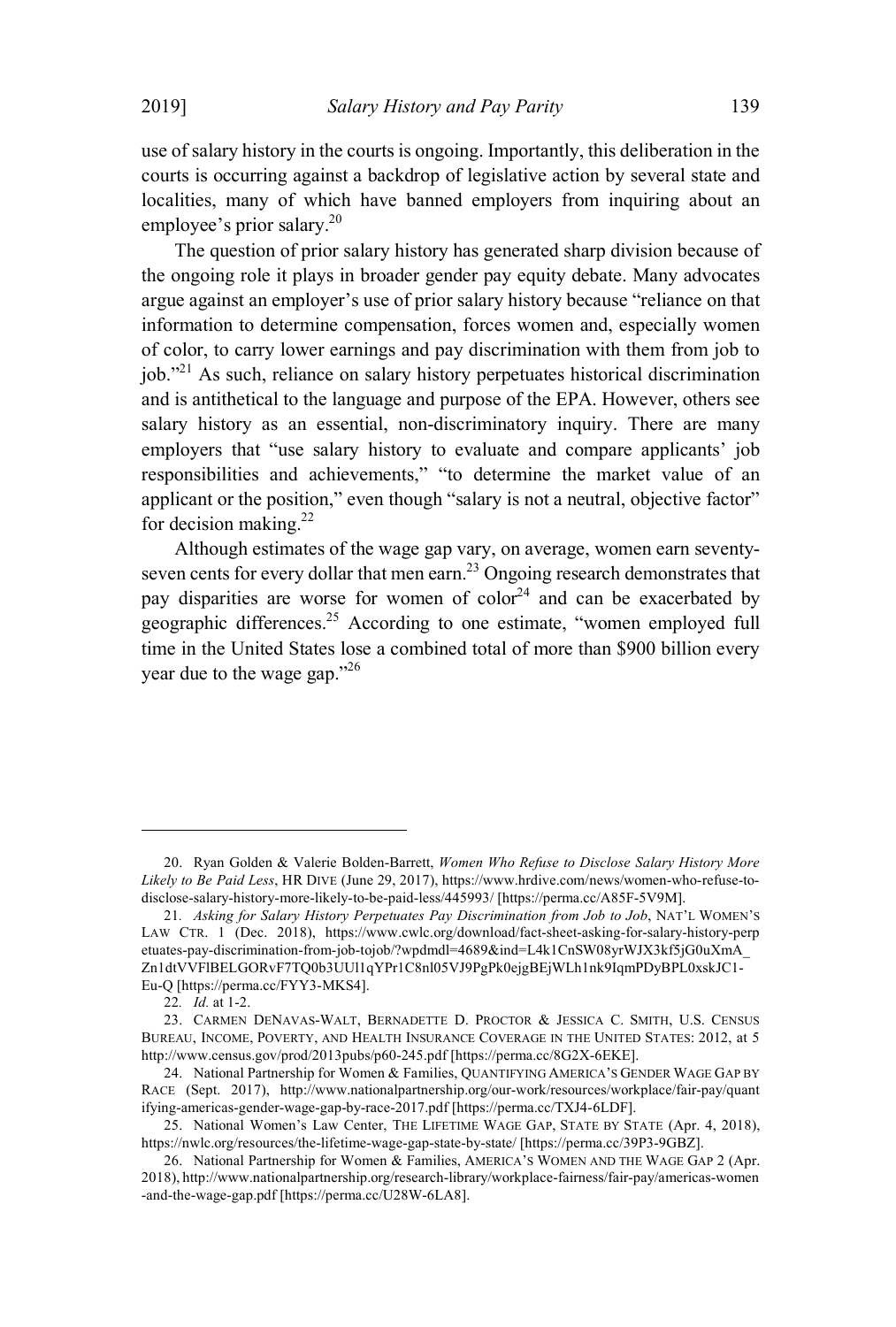To address issue of pay inequity, the EPA requires:

No employer . . . shall discriminate . . . between employees on the basis of sex by paying wages to employees in such establishment at a rate less than the rate at which he pays wages to employees of the opposite sex in such establishment for equal work on jobs the performance of which requires equal skill, effort, and responsibility, and which are performed under similar working conditions $\int_1^{27}$ 

This language adopts an equal pay for equal work standard, in which two similarly situated employees who are performing the same work must be paid the same, regardless of their sex. The EPA creates four exceptions to this general rule, where salary differentials between the sexes can be permissible "pursuant to (i) a seniority system; (ii) a merit system; (iii) a system which measures earnings by quantity or quality of production; or (iv) a differential based on any other factor other than sex." 28

To establish a prima facie case under the EPA, the plaintiff must show: "i) the employer pays different wages to employees of the opposite sex; ii) the employees perform equal work on jobs requiring equal skill, effort, and responsibility; and iii) the jobs are performed under similar working conditions."<sup>29</sup> Because the EPA does not have an intent requirement.<sup>30</sup> once the plaintiff has demonstrated that workers of one sex are paid more for equal work than are employees of the opposite sex, the burden of proof shifts to the employer; the employer defendant must show the pay differential is justified, such as under one of the Equal Pay Act's four exceptions, which constitute an affirmative defense to the claim.<sup>31</sup> If the defendant satisfies their burden, the plaintiff may still rebut with evidence that the employer's proffered reason was a pretext for discrimination on the basis of sex.<sup>32</sup>

The purpose of this Article is to critically analyze the legal reasoning relied upon to interpret the EPA in the context of prior salary history cases, as well as to assess the potential impacts of these differing interpretations across the circuit courts. Part II will analyze the circuit split on the question of salary history as a "factor other than sex" under the EPA, including the arguments related to the statute's text, legislative history, and purpose. Part III will provide a summary of legislative action that has been taken with regard to salary history. Part IV will evaluate some of the current and potential policy consequences resulting from

<sup>27.</sup> 29 U.S.C. § 206(d)(1).

<sup>28</sup>*. Id.*

<sup>29.</sup> Belfi v. Prendergast, 191 F.3d 129, 135 (2d Cir. 1999).

<sup>30.</sup> Meeks v. Comput. Assocs. Int'l, 15 F.3d 1013, 1019 (11th Cir. 1994) (noting that "[i]n contrast to Title VII, the EPA establishes a form of 'strict liability'").

<sup>31.</sup> Corning Glass Works v. Brennan, 417 U.S. 188, 196 (1974).

<sup>32</sup>*. Belfi*, 191 F.3d at 136.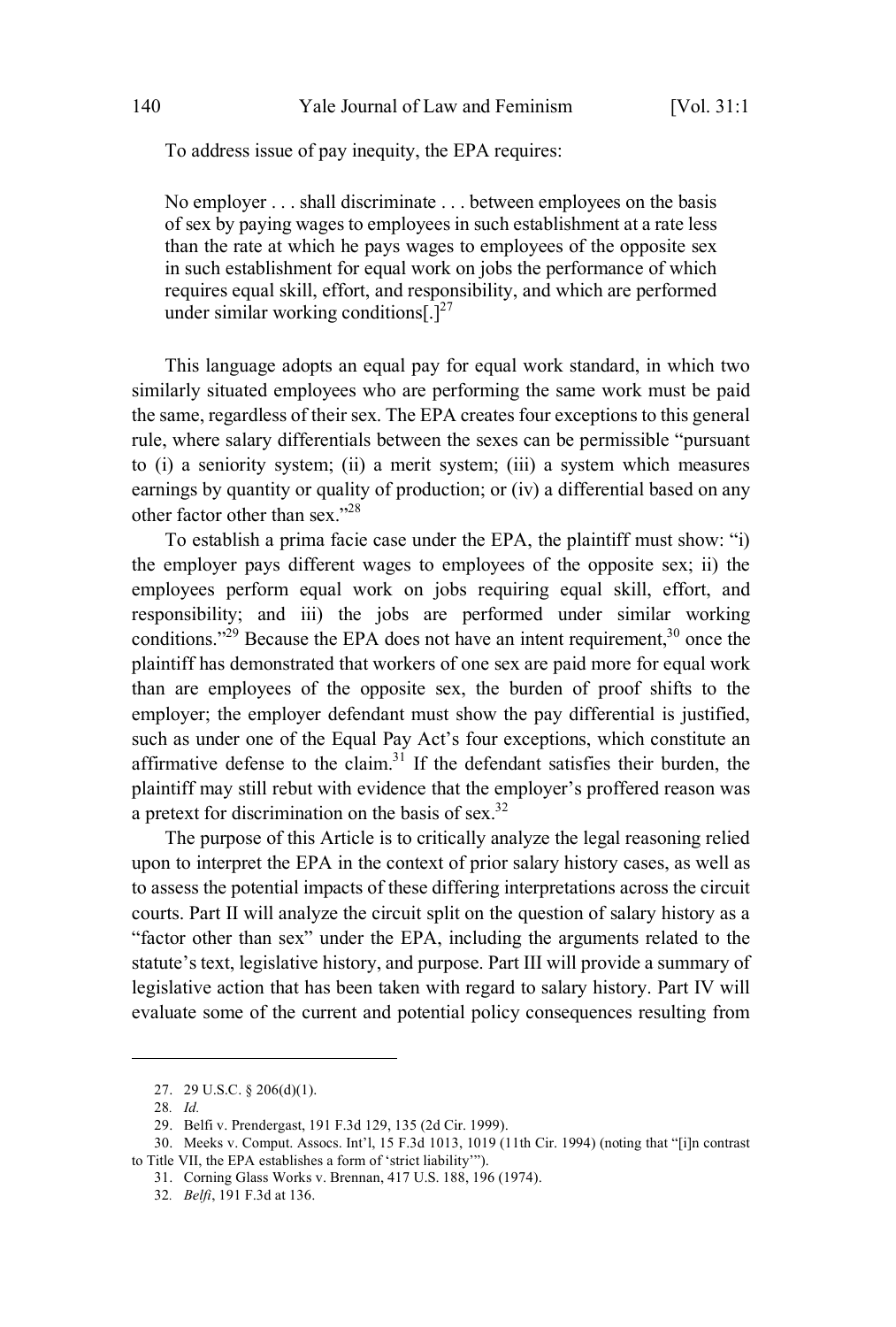the ongoing salary history debate. Finally, Part V will provide a summary of the main conclusions and recommendations of this Article.

## II. THE CIRCUIT SPLIT: IS PRIOR SALARY A "FACTOR OTHER THAN SEX"?

The federal courts of appeal are split on the question of whether prior salary is a "factor other than sex" under the EPA. These different methods of interpreting the EPA in turn influence the role that prior salary history can play in making employment compensation decisions. This Section summarizes the circuits' varying perspectives.

The courts' divergent interpretations arise from the different textual interpretations, legislative history, and purpose-based arguments they consider. The textual interpretation of the EPA is informed by each court's understanding of legitimate business reasons that could permissibly constitute a "factor other than sex." A court's skepticism of a company's business decision making and its inclination to override employers' exercise of that judgment influence the textual analysis. Additionally, although not every circuit considers legislative history, the understanding of the legislative history and comparisons with other exceptions to the EPA also inform the approach that the courts have taken. Finally, the courts have also relied on the EPA's remedial purpose in assessing whether prior wages are a "factor other than sex."

#### *A. Summarizing the Approaches Adopted by the Circuits*

One perspective is that the Equal Pay Act does not permit the consideration of priorsalary history. The Ninth Circuit explained thisinterpretation in itsrecent en banc decision in *Rizo v. Yovino*, in which the court held that "prior salary alone or in combination with other factors cannot justify a wage differential."<sup>33</sup> The court reasoned that there was an attenuated relationship between prior salary and legitimate factors other than sex that relate to qualification, skill, or experience; as such, salary history "does not fit within the catchall exception because it is not a legitimate measure of work experience, ability, performance, or any other job-related quality."<sup>34</sup> Accordingly, employers in the Ninth Circuit's jurisdiction may not rely on salary history in their employment decisions. Although this decision has been vacated by the Supreme Court on the grounds that Judge Reinhardt's vote was impermissibly counted in the six-judge majority and does not carry precedential weight, the majority's reasoning nonetheless presents a unique analysis of the salary history inquiry. The term "majority" is still used in this Article to distinguish this analysis from the three concurring

<sup>33.</sup> 887 F.3d 453, 456 (9th Cir. 2018).

<sup>34</sup>*. Id.* at 467.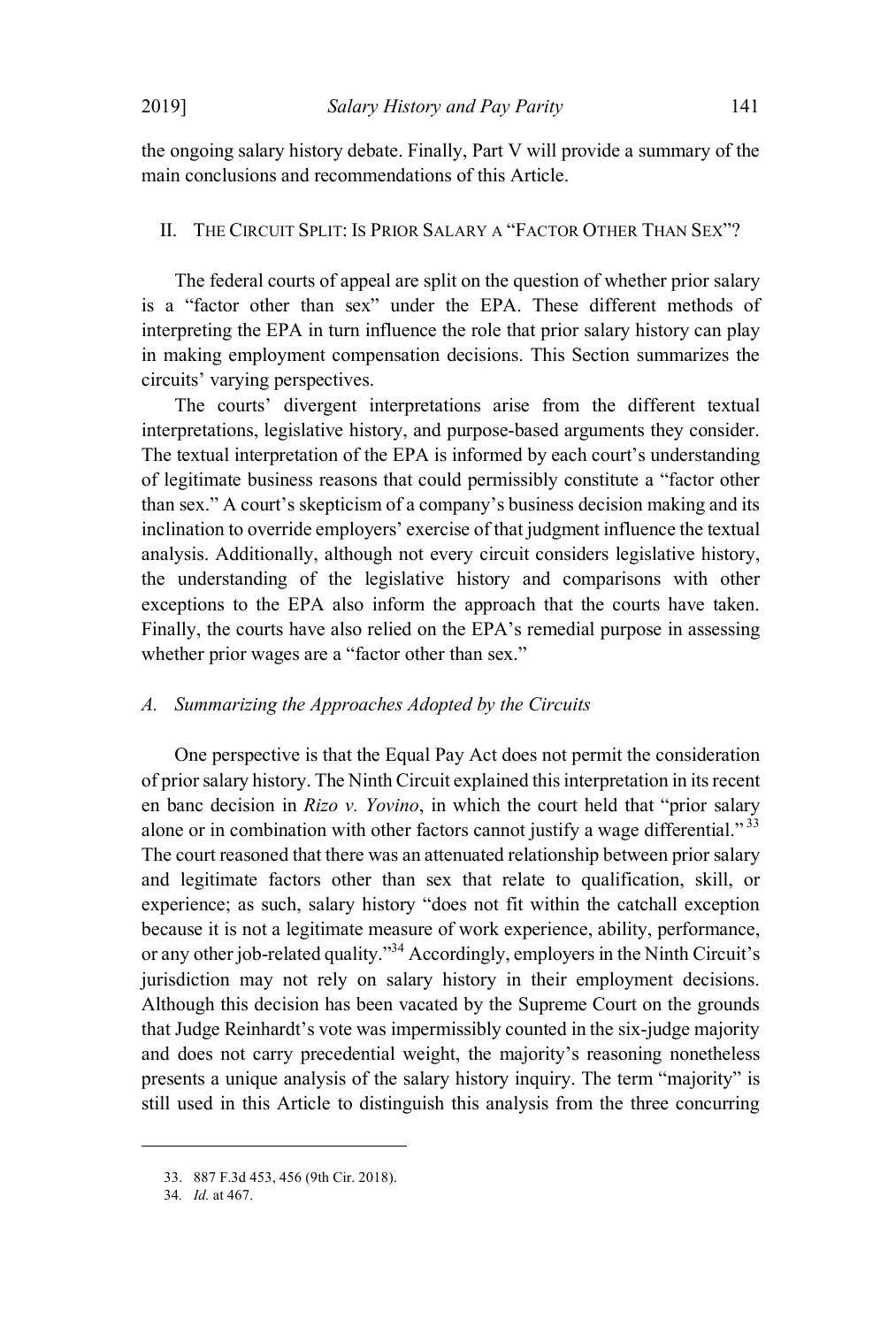opinions adopted by the remaining five judges of the court; the remaining judges concurred in the judgment, but declined to adopt the full breadth of the reasoning set forth in Judge Reinhardt's opinion.

The second mode of analysis, proffered by the Seventh Circuit, directly opposes the Ninth Circuit's position. Under the Seventh Circuit's approach, salary history is always a "factor other than sex." The court has acknowledged that "many empirical studies show that women's wages are less than men's on average," but it ultimately determined that discriminatory wage patterns are "something to be proved rather than assumed." <sup>35</sup> Since all market wages cannot be assumed to be discriminatory, unless the plaintiff can prove that that "sex discrimination led to lower wages in the 'feeder' jobs" or that the employer's wage scale directly violated the Equal Pay Act, there is no actionable claim.<sup>36</sup> As such, employers may freely consider salary history, with only narrow exceptions.

The third approach, adopted by several circuits, stakes out a middle ground between the positions of the Ninth and Seventh Circuits and allows employers to assess prior salary history under specific circumstances. Circuit courts have articulated this position in different ways. The Eighth Circuit permits employers to use prior salary as an affirmative defense, but the "court carefully examines the record to ensure that an employer does not rely on the prohibited 'market force theory' to justify lower wages for female employees."<sup>37</sup> Similarly, the Second Circuit allows salary history to be used as an affirmative defense if the employer can prove "that a bona fide business-related reason exists for using the gender-neutral factor that results in a wage differential in order to establish the factor-other-than-sex defense." <sup>38</sup> The Eleventh Circuit has held that prior salary history, on its own, "cannot solely carry the affirmative defense."<sup>39</sup> as has the Tenth Circuit by prohibiting "an employer from relying solely upon a priorsalary to justify pay disparity."<sup>40</sup>

The Ninth Circuit's concurring opinions in *Rizo v. Yovino* echo this perspective. Judge McKeown's concurrence, joined by Judge Murguia, eschews the majority's bright-line test categorically banning the consideration of prior salary history in favor of an approach that uses "prior salary along with valid jobrelated factors such as education, past performance and training . . . [to] provide a lawful benchmark for starting salary in appropriate cases."<sup>41</sup> Judge Callahan, joined by Judge Tallman, expressed that while it was impermissible to use "prior pay" as the exclusive determinant of pay under the EPA, "prior pay is not inherently a reflection of gender discrimination" because those differences could

<sup>35.</sup> Wernsing v. Dep't of Human Services, 427 F.3d 466, 470 (7th Cir. 2005).

<sup>36</sup>*. Id.*

<sup>37.</sup> Drum v. Leeson Elec. Corp., 565 F.3d 1071, 1073 (8th Cir. 2009).

<sup>38.</sup> Aldrich v. Randolph Ctr. Sch. Dist., 963 F.2d 520, 526 (2d Cir. 1992).

<sup>39.</sup> Irby v. Bittick, 44 F.3d 949, 955 (11th Cir. 1995).

<sup>40.</sup> Riser v. QEP Energy, 776 F.3d 1191, 1199 (10th Cir. 2015).

<sup>41.</sup> Rizo v. Yovino, 887 F.3d 453, 470 (9th Cir. 2018).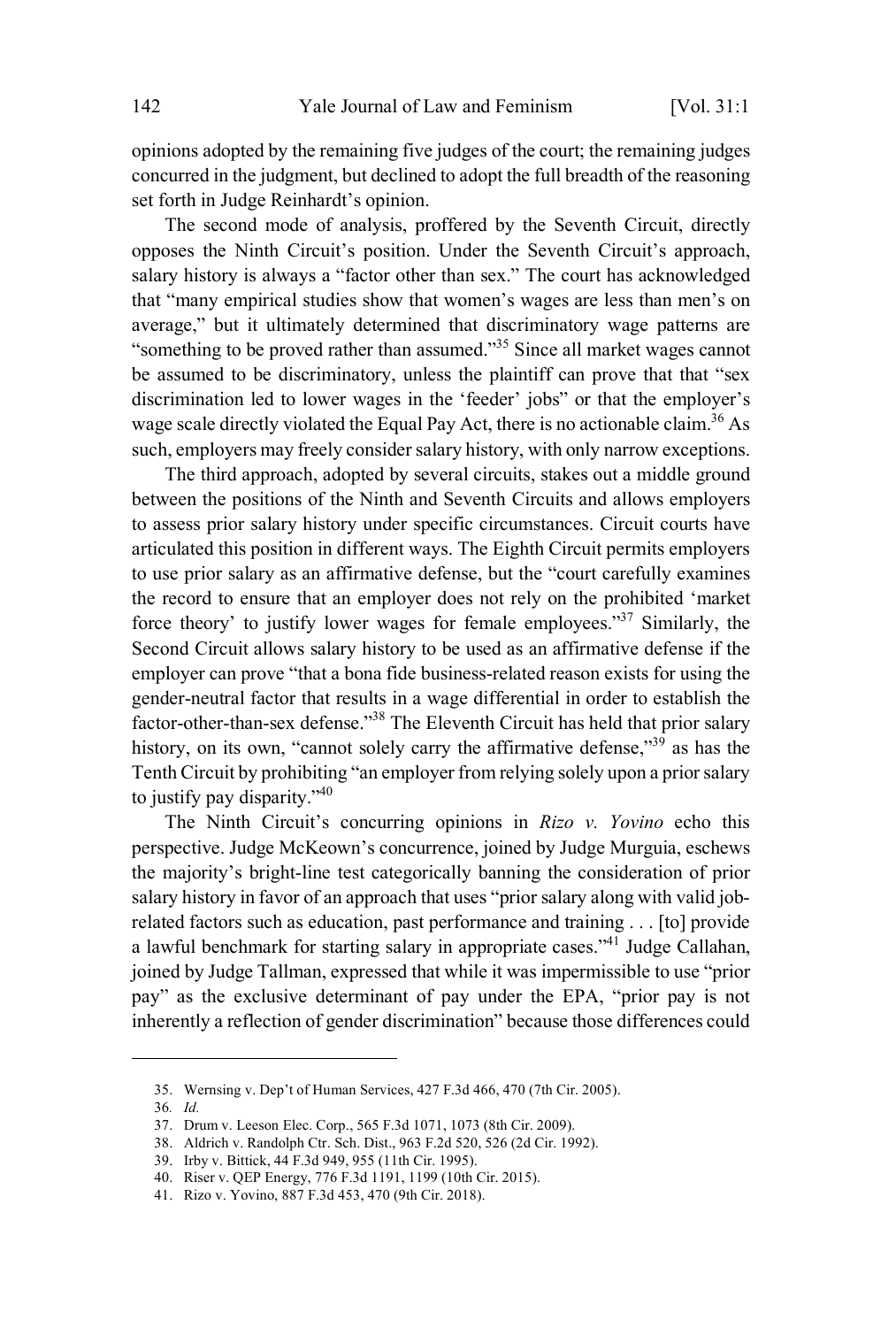be based on other, legitimate factors "such as the cost of living in different parts of our country."<sup>42</sup> The final concurrence, by Judge Watford, reasoned that an employer may rely on prior salary but "bears the burden of proving that its female employees' past pay is not tainted by sex discrimination, including discriminatory pay differentials attributable to prevailing market forces . . . [which] in most instances that will be exceedingly difficult to do."<sup>43</sup>

Under this third approach, courts allow employers to consider salary history, but not as the sole justification for gender pay disparities. This perspective aligns most closely with that of the Equal Employment Opportunity Commission ("EEOC" or "Commission"), which takes the position that "prior pay alone cannot justify a compensation disparity under the EPA because the practice perpetuates the gender pay gap that continues to exist." <sup>44</sup> Given this range of possible interpretations, it is important to understand the reasoning upon which the EEOC and circuit courts have based their analysis, in order to fully appreciate how these differing statutory readings directly impact female workers.

#### *B. Analyzing the Textual Arguments Presented in the Circuit Split*

#### The EPA requires that:

[n]o employer . . . shall discriminate . . . between employees on the basis of sex by paying wages to employees . . . at a rate less than the rate at which he pays wages to employees of the opposite sex . . . for equal work . . . [that] requires equal skill, effort, and responsibility . . . performed under similar working conditions[ $1^{45}$ ]

The EPA also permits employers to assert an affirmative defense to justify an identified pay gap based on "any other factor other than sex."<sup>46</sup>

Relying on this language, the circuits have differed in their understanding of what should fall within the scope of a permissible "factor other than sex." In characterizing what constitutes an "acceptable business reason" for salary differences under this catchall exception, courts' interpretations have been influenced by two factors. The first factor is the closeness with which courts scrutinize the pretext behind an employer's decisions. A court's interpretation is strongly influenced by its willingness to critically assess the legitimacy of an

<sup>42</sup>*. Id.* at 477.

<sup>43</sup>*. Id.* at 478-79.

<sup>44.</sup> Brief of the Equal Employment Opportunity Commission as Amicus Curiae in Support of Plaintiff-Appellee and in Favor of Affirmance, Rizo v. Yovino, 887 F.3d 453 (9th Cir. 2018) (No. 16- 15372), 2016 WL 5869872 (explaining the EEOC "is the agency charged with interpreting, administering, and enforcing the Equal Pay Act along with other federal employment discrimination statutes") (internal citations omitted).

<sup>45.</sup> 29 U.S.C. § 206(d)(1).

<sup>46</sup>*. Id.*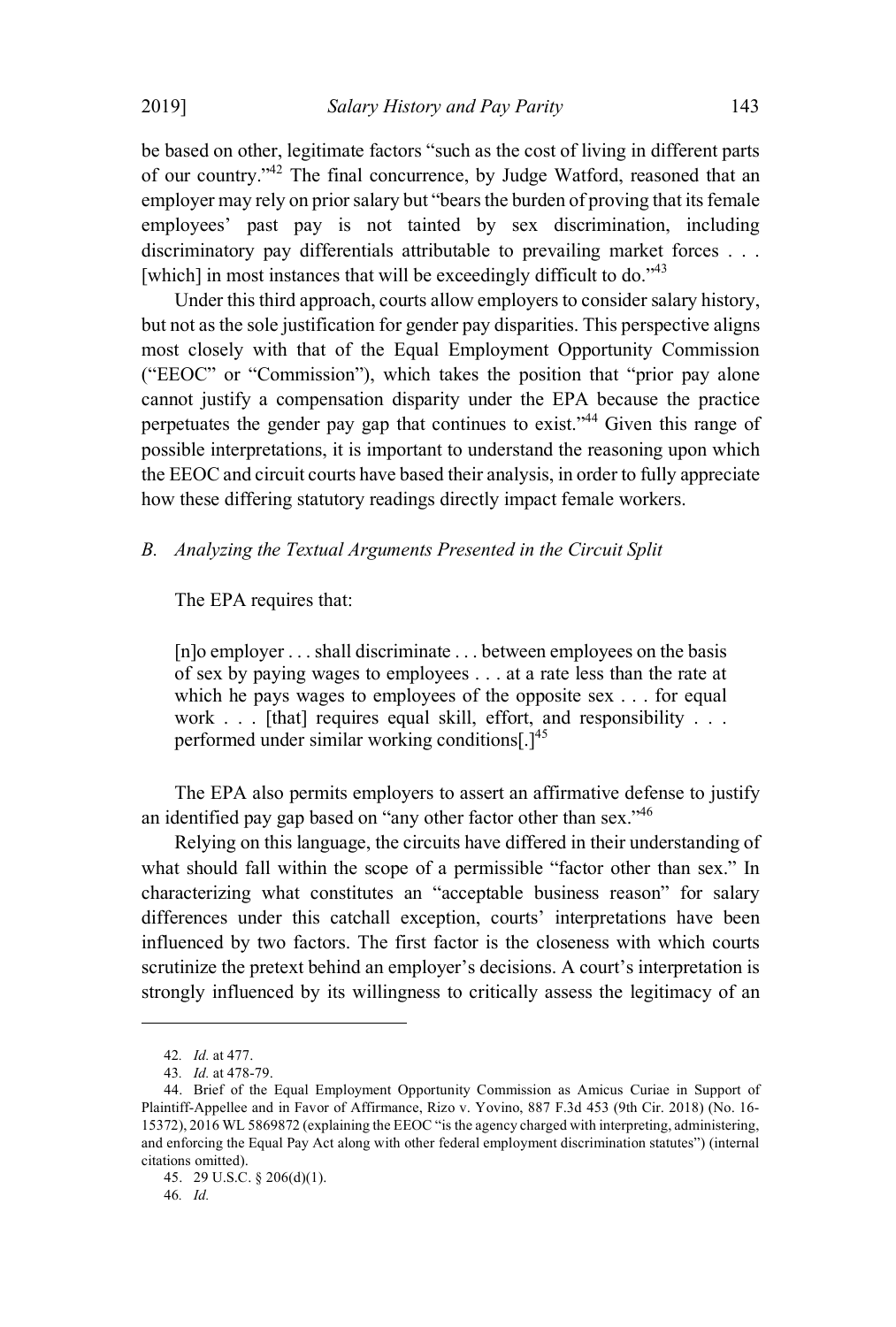employer's reliance on salary history and the purported connection to experience, ability, or other job-related performance metrics. The second is the court's willingness to defer to the employer's business judgment. A court's understanding of the statutory provision is influenced by its willingness not merely to insert itself as an economic agent in the market, but possibly to contradict an employer's business judgment.

The Ninth Circuit majority interpreted "factor other than sex" as "limited to legitimate, job-related factors such as a prospective employee's experience, educational background, ability, or prior job performance."<sup>47</sup> In reaching this conclusion, the Ninth Circuit relied on two canons of construction: *noscitur a sociis* and *ejusdem generis*.

The canon *noscitur a sociis* gives related meaning to words grouped together in a list. Applied to the text of the EPA, "factor other than sex" appears as a catchall exception along with three specific exemptions to the pay parity requirement: seniority, merit, and productivity systems. The court reasoned that these three exclusions "share more in common than mere gender neutrality [as] all three relate to job qualifications, performance, and/or experience.<sup> $48$ </sup> This supports the Ninth Circuit's reasoning that "the more general exception ['factor other than sex'l should be limited to legitimate, job-related reasons as well."<sup>49</sup>

The Ninth Circuit's application of the canon of *ejusdem generis* also supports this reading. The canon requires that a general term, when appearing at the end of a list of more specific terms, be "construed to embrace only objects similar in nature to those objects enumerated by the preceding specific words.<sup> $50$ </sup> In reading the other exceptions as related to qualifications, performance, or experience, the court concluded that "[a] similar factor would have to be one similar to the other legitimate, job-related reasons" provided in the  $EPA$ <sup>51</sup> Because the court found that salary history bore an attenuated relationship from these valid metrics, it determined that priorsalary "does not fit within the catchall exception because it is not a legitimate measure of work experience, ability, performance, or any other job-related quality."<sup>52</sup>

Alternatively, the exception could be interpreted as any factor besides sex, including any business-related factor other than sex, encompassing salary history. Prior to its most recent ruling, the Ninth Circuit had "relied upon the express language of the EPA which says a pay differential is nonactionable if the differential is pursuant to 'a differential based on *any* other factor other

<sup>47</sup>*. Rizo*, 887 F.3d at 460.

<sup>48</sup>*. Id.* at 461-62 (internal citations omitted).

<sup>49</sup>*. Id.*

<sup>50</sup>*. Id.* at 462. 51*. Id.*

<sup>52</sup>*. Id.* at 467.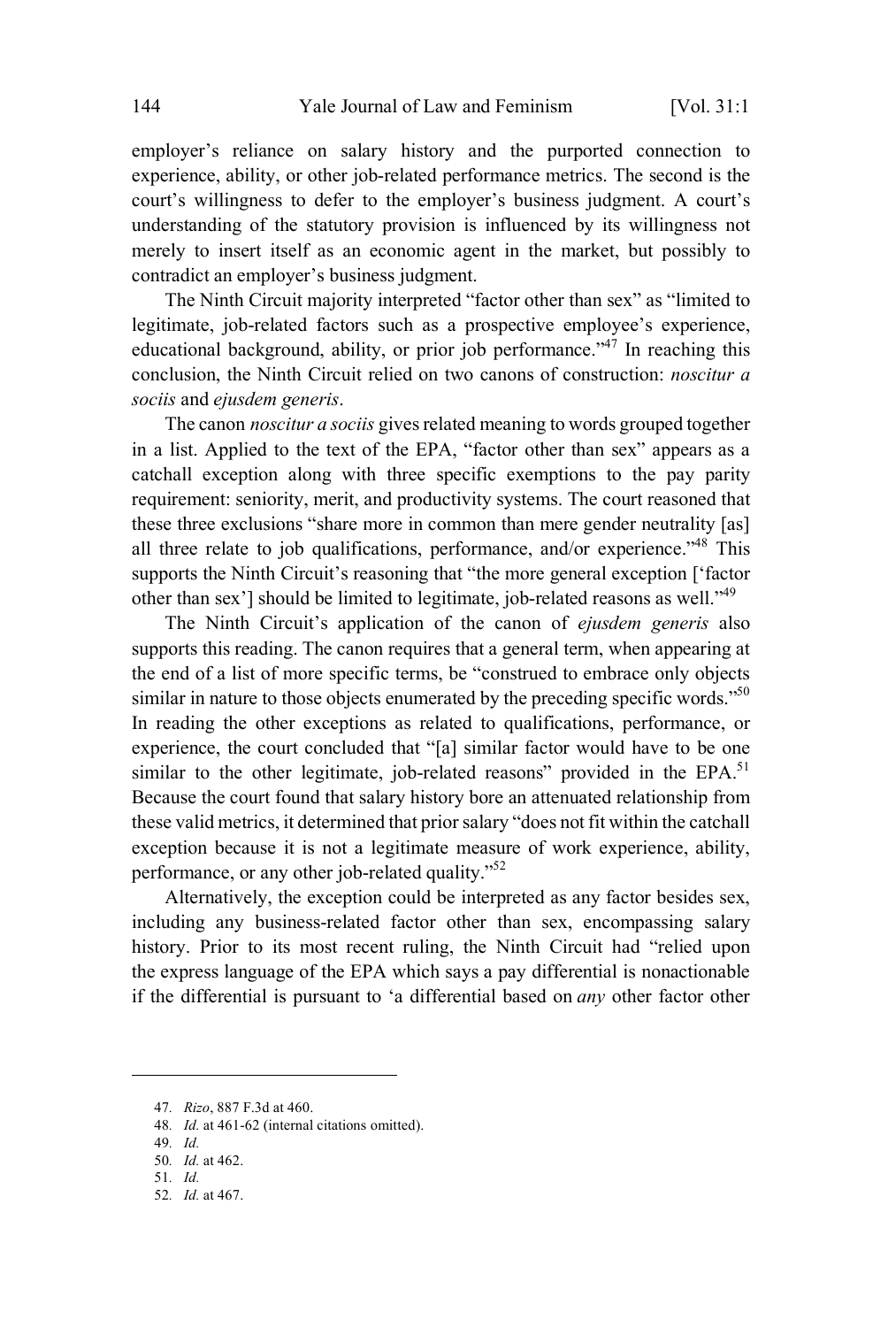than sex.'"<sup>53</sup> Although not explicitly relying on the canons of construction, this argument identifies a more general unifying characteristic between the exceptions: they are all business-related.<sup>54</sup> Given "virtually every dictionary defines the word 'any' as 'regardless of kind,'" then the appropriate reading of "any other factor other than sex" is *any* factor. <sup>55</sup> The use of the word "any" also supports a broad reading of the fourth exception of the EPA. A broad reading of the exception "expressly permit[s] an employer to assert prior salary history as a legitimate, nondiscriminatory reason for a pay differential."<sup>56</sup>

The Seventh Circuit takes this conclusion one step further. Based on the court's prior decisions in *Dey* and *Covington*, the court held that a "factor [other than sex] need not be 'related to the requirements of the particular position in question,' nor must it even be business-related."<sup>57</sup> The Ninth Circuit's earlier precedent in *Kouba*, characterizing the fourth exception as business-related factors other than sex, is directly criticized by the Seventh Circuit. Writing for a unanimous panel, Judge Easterbrook chastises the Ninth Circuit for originating the acceptable business requirement without explaining its genesis, in a move that "was [as] advanced as ukase." <sup>58</sup> The rebuke extends to all circuits that have followed the same reasoning because the acceptable business reason requirement is not grounded in the statutory text. <sup>59</sup> Under this expansively interpreted exception to the EPA, salary history is a legitimate business consideration, on par with seniority and merit pay systems.

#### *Pretext & Business Judgment*

In its decision in *Corning*, the Supreme Court concluded that the company's ongoing disparity in base wages between night and day workers was pretext and "operated to perpetuate the effects of the company's prior illegal practice of paying women less than men for equal work."<sup>60</sup> Accordingly, the Court found the wage differential discriminatory, despite being "phrased in terms of a neutral factor other than sex."<sup>61</sup> This decision supports scrutiny by courts to ensure that when an employer asserts an affirmative defense, it is not a pretext or post-hoc

<sup>53.</sup> Brief of Appellants at 26, Rizo v. Yovino, 2016 WL 3901069 (9th Cir. 2016) (No. 16-15372) (emphasis added) (citing *Kouba*, 691 F.2d at 875).

<sup>54.</sup> Some courts have noted that a "factor other than sex" does not include literally any other factor, but any factor that was adopted for a legitimate business reason. *See* Bence v. Detroit Health Corp., 712 F.2d 1024, 1029-31 (6th Cir. 1983).

<sup>55.</sup> Jeffrey K. Brown, *Crossing the Line: The Second, Sixth, Ninth, and Eleventh Circuits' Misapplication of the Equal Pay Act's "Any Other Factor Other Than Sex" Defense*, 13 HOFSTRA LAB. & EMP. L.J. 181, 191 (1995).

<sup>56.</sup> Brief of Appellants, *supra* note 53, at 26 (citing *Kouba,* 691 F.2d at 877).

<sup>57</sup>*. Wernsing*, 427 F.3d 466 at 470.

<sup>58</sup>*. Id.* at 469.

<sup>59</sup>*. Id.*

<sup>60.</sup> Corning Glass Works v. Brennan, 417 U.S. 188, 209-10 (1974).

<sup>61</sup>*. Id.* at 209-10.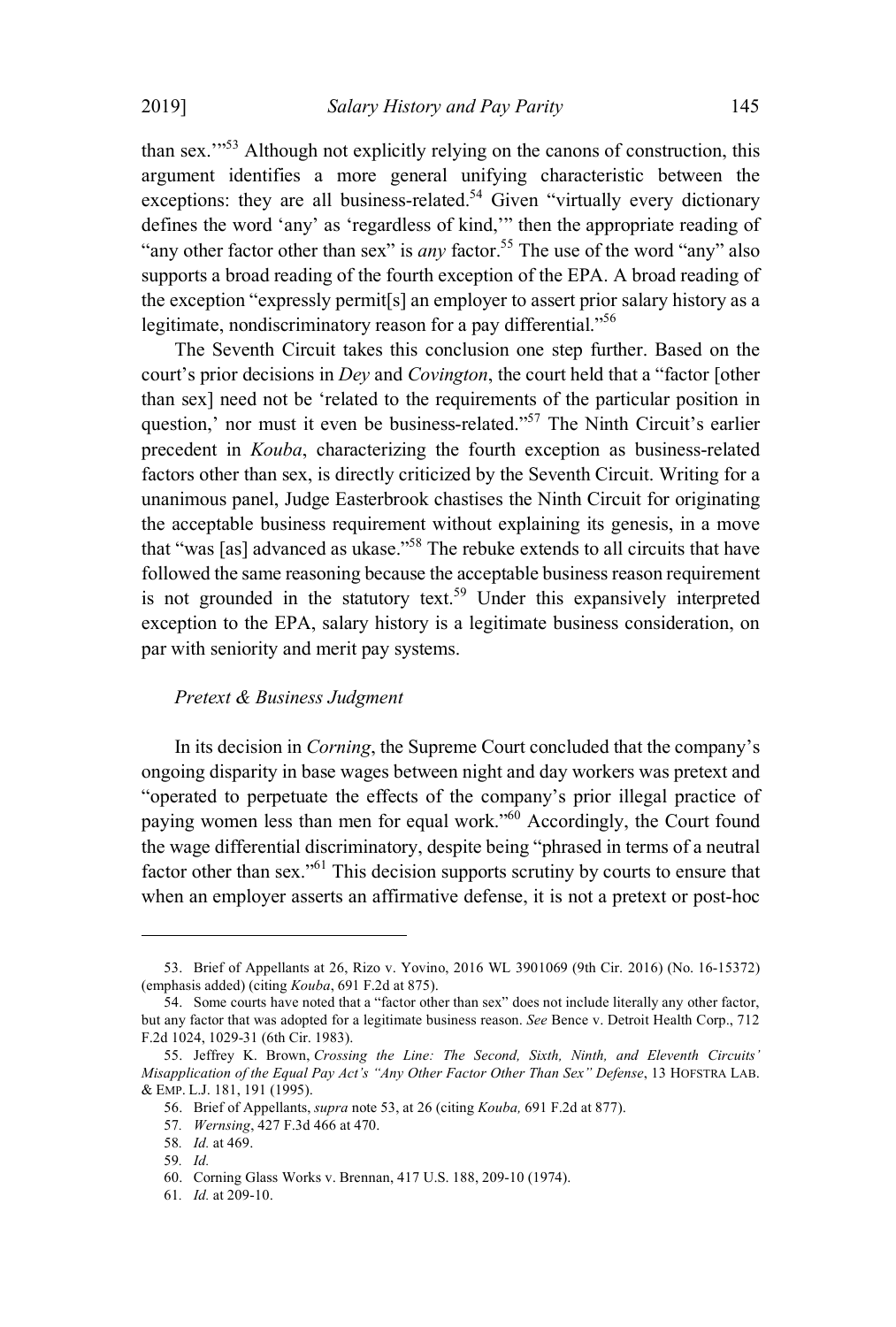rationalization for discrimination.<sup>62</sup> However, it is unclear if this decision would permit courts to assume bias in the underlying salary history because the EPA "permit[s] employers to defend against charges of discrimination where their pay differentials are based on a bona fide use of 'other factors other than sex." $63$ 

Courts vary greatly in how closely they review these determinations, particularly with regard to pretext. The Second Circuit frames the pretext inquiry as "whether the employer has use[d] the factor reasonably in light of the employer's stated purpose as well as its other practices."<sup>64</sup> The Second Circuit has also held that "an employer bears the burden of proving that a bona fide business-related reason exists for using the gender-neutral factor that results in a wage differential."<sup>65</sup> In determining whether an employer's use of a civil service exam and job classification system were permissible, the court held that these systems could constitute an affirmative defense as a factor other than sex "if defendants prove that the system is bona fide," meaning the employer "must prove that the exam for custodians and the practice of filling the custodian's position only from among the top three scorers on the exam are related to performance of the custodian's job."<sup>66</sup>

In comparison, the Sixth Circuit reviewed an employer's "head of household" provision, which permitted employees to extend medical and dental coverage to a spouse, but only if the spouse earned less than the employee. The court found the policy justified by business interests, as an employer could legitimately conclude that "choosing a comprehensive fringe benefit package faces the challenge of maximizing employee satisfaction while minimizing or controlling cost."<sup>67</sup> In Judge Hillman's dissent, he notes several reasons why he is critical of the relationship between the head of household policy and the company's purported justifications. These reasons include: (1) the comparatively low percentage of female employees eligible for spousal benefits, (2) that "nearly three-fourths of the affected employees . . . were female," (3) that benefits extended "to so few employees is not reasonably related to . . . [the company's] asserted justification of maximizing employee satisfaction," and (4) that there was no evidence of employee satisfaction increases.<sup>68</sup>

In the context of prior salary history, the analysis of pretext is related to the court's assessment of an employer's business judgment. In *Gunther*, the Supreme Court acknowledged that "courts and administrative agencies are not permitted to substitute their judgment for the judgment of the employer . . . who

<sup>62.</sup> Some courts have used clear language to hold there is no valid affirmative defense for "illusory" and "post-event" justification for unequal pay. *See e.g.*, Odomes v. Nucare, Inc*.*, 653 F.2d 246, 251-52 (6th Cir. 1981).

<sup>63.</sup> Washington Cty. v. Gunther, 452 U.S. 161, 170 (1981).

<sup>64.</sup> Aldrich v. Randolph Ctr. Sch. Dist., 963 F.2d 520, 526 (2d Cir. 1992) (citation omitted).

<sup>65</sup>*. Id.*

<sup>66</sup>*. Id.* at 527.

<sup>67.</sup> EEOC v. J.C. Penney Co*.*, 843 F.2d 249, 253 (6th Cir. 1988).

<sup>68</sup>*. Id.* at 255 (Hillman, J., dissenting).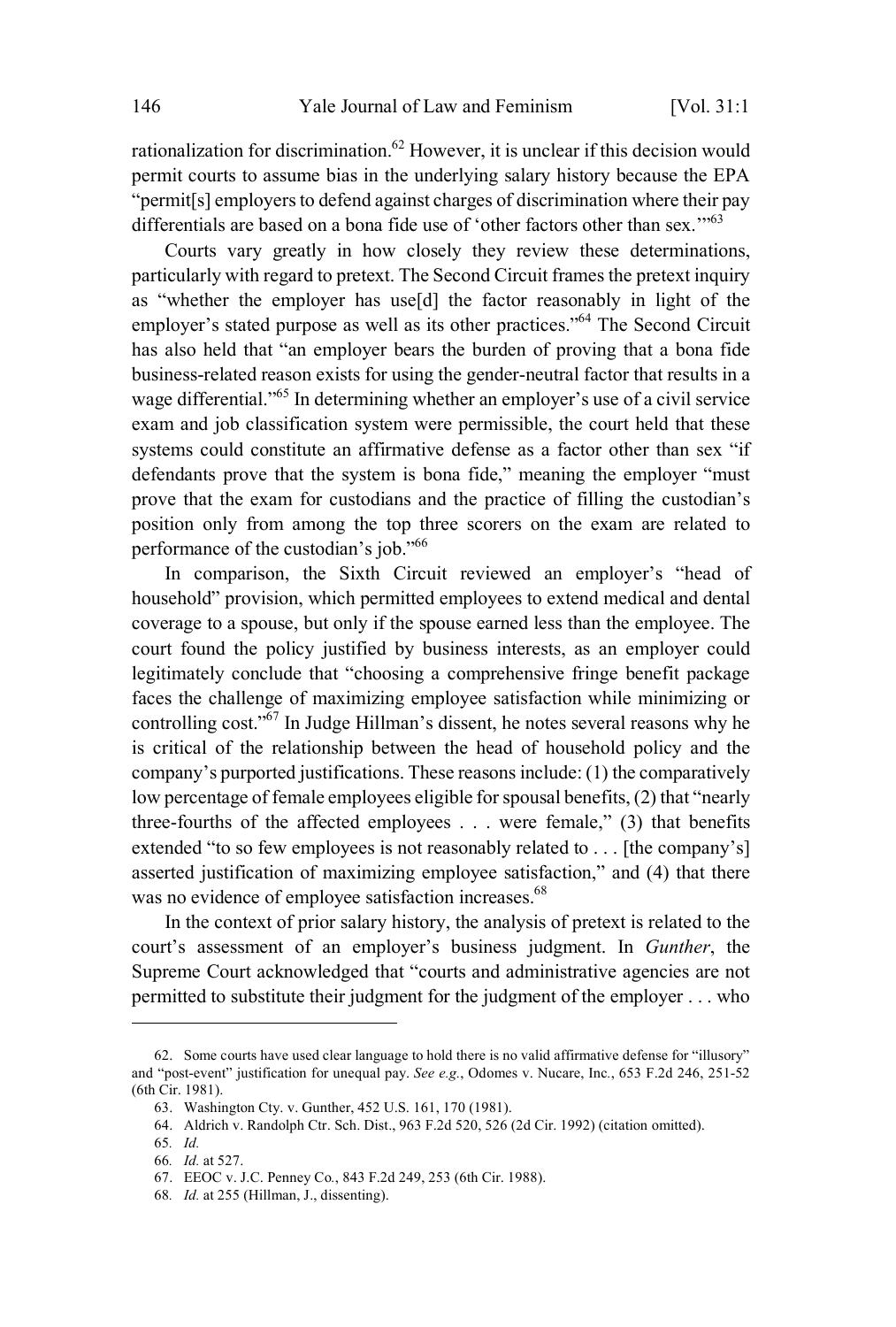[has] established and applied a bona fide job rating system so long as it does not discriminate on the basis of sex." <sup>69</sup> The interpretation of the catchall exception can vary based on a court's perspective of itsrole in reviewing business decisions that result in pay disparities.

For instance, the Seventh Circuit explained that "Congress has not authorized federal judges to serve as personnel managers for America's employers," which is why a broad reading of the catchall exception supports deference to employers in exercising business judgment.<sup>70</sup> This interpretation underpins the court's general reasoning, that while "[i]t remains possible that pay differences between men and women reflect discrimination," such discrepancies can also be attributed to individual "choices made about allocating time between family and market endeavors."<sup>71</sup>

By contrast, the Ninth Circuit's holding is infused with far less deference to an employer's business judgment because "[n]ot every reason that makes economic sense—in other words, that is business related—constitutes an acceptable factor other than sex.<sup> $272$ </sup> In an effort to sidestep "too many improper justifications for avoiding the strictures of the Act," the court relies on intent and precedent to support its interpretation, which prohibits actions by employers that aim "to capitalize on the persistence of the wage gap and perpetuate that gap *ad infinitum*."<sup>73</sup>

These interpretive differences are explored further in the context of legislative history and precedent. These comparisons underscore how the court's perspective of its role in resolving these issues, as well as a court's willingness to be critical of business judgments, impact the contours of how "any other factor other than sex" is interpreted across the various circuits.

## *C. Summarizing the Circuit Courts' Legislative History Arguments*

The Supreme Court analyzed the legislative history of the EPA in its decision in *Corning*. In a later decision that discusses the *Corning* Court's analysis, the Supreme Court found that the "language and legislative history of

<sup>69.</sup> Washington Cty. v. Gunther, 452 U.S. 161, 171 (1981) (internal citation omitted).

<sup>70.</sup> Wernsing v. Dep't of Human Services, 427 F.3d 466, 468 (7th Cir. 2005).

<sup>71</sup>*. Id.* at 471.

<sup>72.</sup> Rizo v. Yovino, 887 F.3d at 466 (9th Cir. 2018) (citing the Supreme Court's decision in *Corning*, which "readily dismissed the notion that an employer may pay women less under the catchall exception because women cost lessto employ, thussaving the employer money. The Court explained that the market forces theory—that women will be willing to accept lower salaries because they will not find higher salaries elsewhere—did not constitute a factor other than sex even though such a method of setting salaries could have saved the company a considerable amount and so would have constituted a good business reason.") (internal quotations omitted).

<sup>73</sup>*. Id.* at 456-57, 466.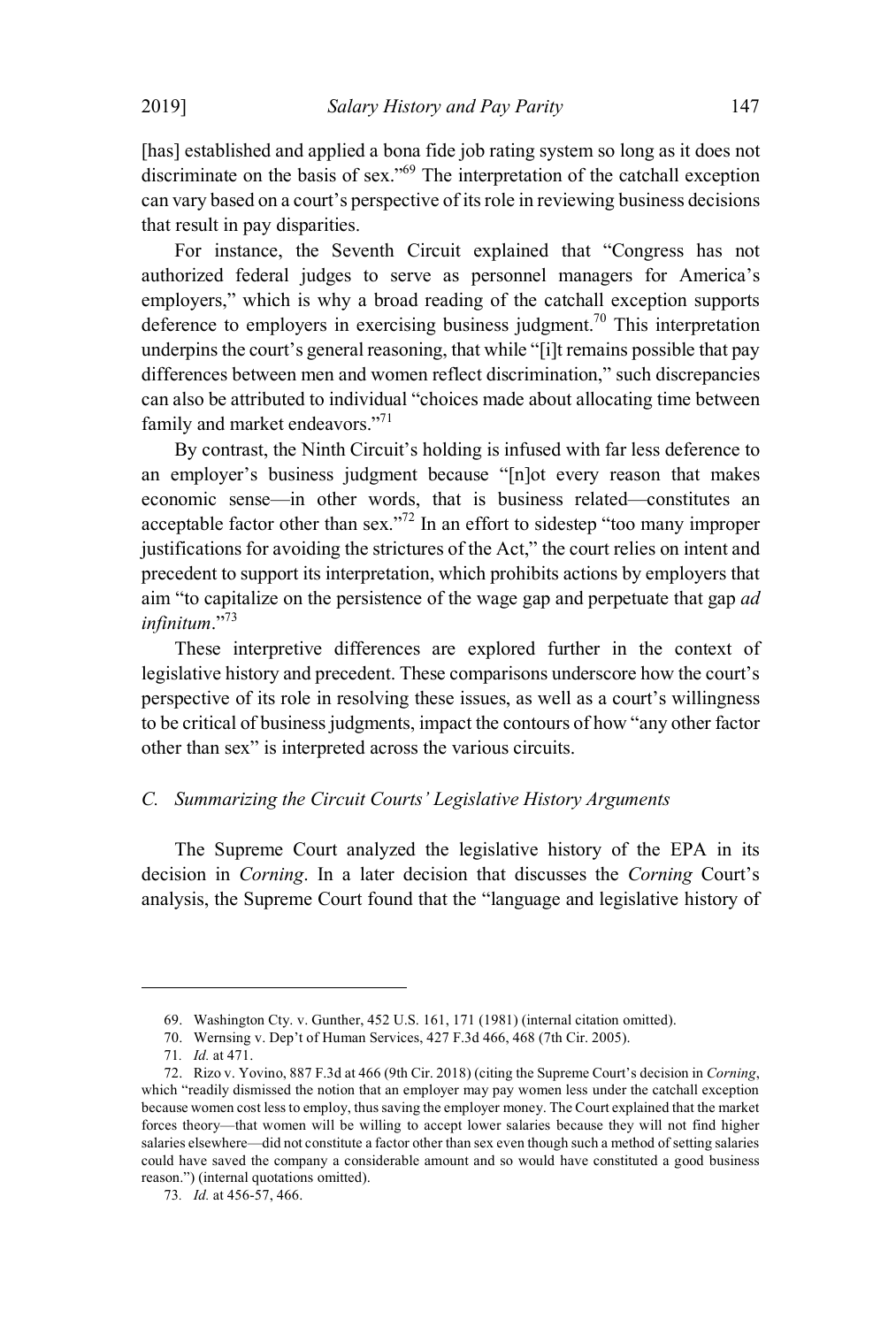the provision are not unambiguous," adding to the complexity of the salary history debate.<sup>74</sup>

The Court begins its analysis of the legislative history by noting that the original version of the EPA created only two exceptions, for seniority or merit systems; this was met by pushback from witnesses during the House and Senate committee hearings. <sup>75</sup> Those exceptions were insufficient to account for the "formal, systematic job evaluation plans" used by many employers "to establish equitable wage structures in their plants" by taking into account "four separate factors in determining job value—skill, effort, responsibility and working conditions."<sup>76</sup> In addition, critics of the bill expressed concerns that the EPA's language was "unduly vague and incomplete" and that the "Secretary of Labor would be cast in the position of second-guessing the validity of a company's job evaluation system."<sup>77</sup> The Court observes that "Congress acted in direct response to these pleas" by amending the EPA to reflect that equal pay also required "equal effort, responsibility, and similar working conditions," which were at the heart of job classifications, formed a "legitimate basis for differentials in pay." <sup>78</sup> In sum, the Court concludes this demonstrates Congress' intent to keep "well-defined and well-accepted principles of job evaluation . . . [so] that wage differentials based upon bona fide job evaluation plans would be outside the purview of the Act." $\overline{79}$ 

The Court relied upon this analysis of legislative history in *Corning* to conclude that the fourth affirmative defense was added to the EPA "because of a concern that bona fide job-evaluation systems used by American businesses would otherwise be disrupted."<sup>80</sup> Circuit courts have relied upon this legislative history analysis in interpreting the EPA, but have also added to this interpretative context.

References to written reports provide additional insight for interpreting the EPA. The Ninth Circuit references the House Committee's report, which characterizes "a bona fide job classification program" as one "that does not discriminate on the basis of sex will serve as a valid defense to a charge of discrimination." <sup>81</sup> The court also relied upon the committee's "illustrative list of other factors in addition to job classification programs which would be covered under the fourth exception" which included "shift differentials, restrictions on or differences based on time of day worked, hours of work, lifting or moving heavy

<sup>74</sup>*. Gunther*, 452 U.S. at 168.

<sup>75.</sup> Corning Glass Works v. Brennan, 417 U.S. 188, 199 (1974).

<sup>76</sup>*. Id.*

<sup>77</sup>*. Id.* at 200.

<sup>78</sup>*. Id.* at 200-01 (internal citations omitted).

<sup>79</sup>*. Id.* at 201.

<sup>80</sup>*. Rizo*, 887 F.3d at 464 (citing H.R. REP. NO. 88-309, at 3 (1963), *as reprinted in* 1963 U.S.C.C.A.N. 687, 689).

<sup>81</sup>*. Id.* (citing H.R. REP. NO. 88-309, at 3 (1963), *as reprinted in* 1963 U.S.C.C.A.N. 687, 689).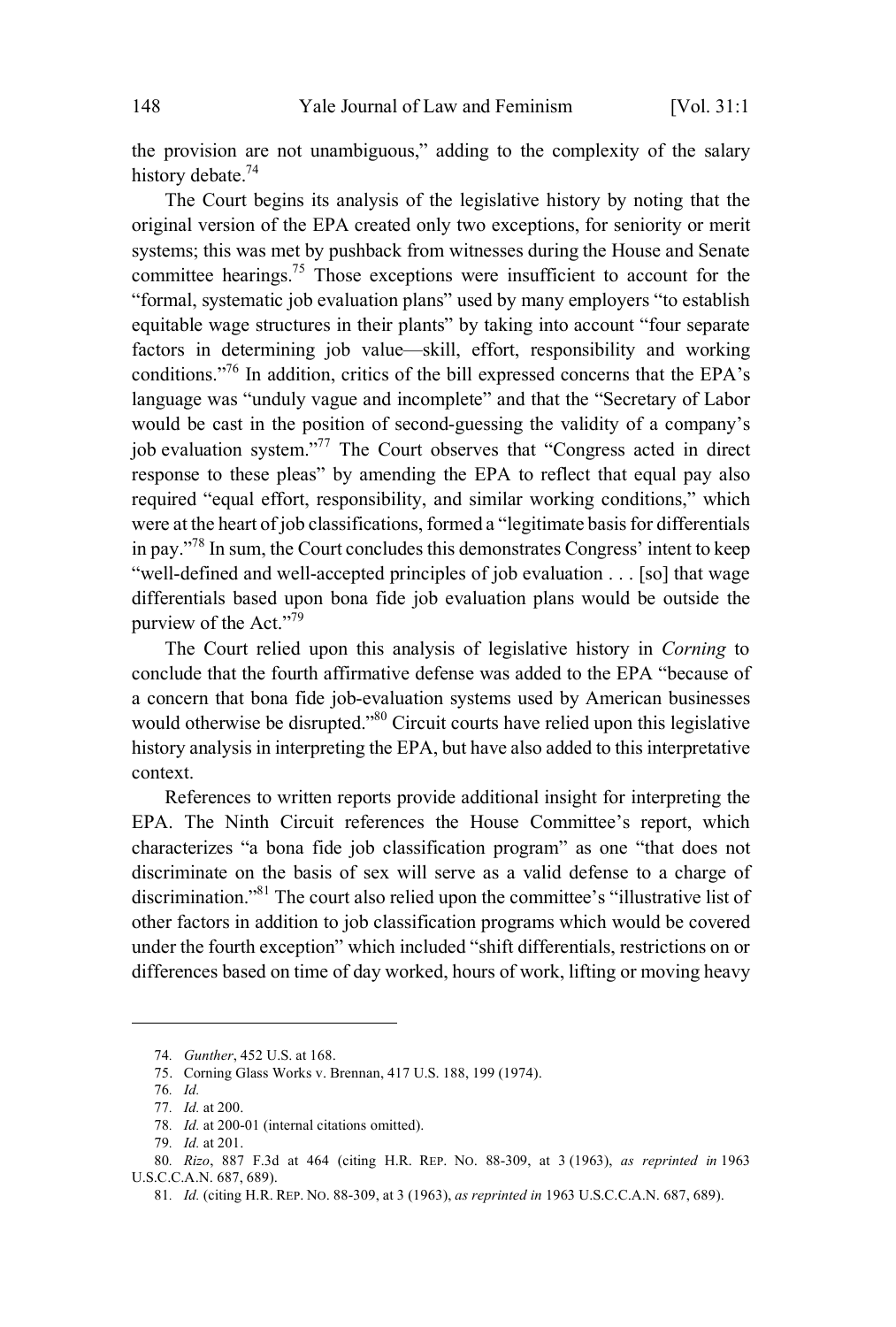objects, differences based on experience, training, or ability."<sup>82</sup> The Ninth Circuit also notes the "Senate Committee Report likewise confirms that Congress intended the catchall exception to cover factors other than sex only insofar as they were job related." <sup>83</sup> This analysis is largely echoed by the Second Circuit, which also refers to the report, in noting that while "there are many factors which may be used to measure the relationships between jobs and which establish a valid basis for a difference in pay . . . a bona fide job classification program that does not discriminate on the basis of sex will serve as a valid defense."<sup>84</sup>

*Gunther* and *Rizo* both make reference to Representative Robert Griffin, but rely on different statements by the congressman to support their analysis. In *Gunther*, the Court noted that Representative Griffin's explanation "that the fourth affirmative defense is a 'broad principle,' which 'makes clear and explicitly states that a differential based on any factor or factors other than sex would not violate this legislation."<sup>85</sup> The Ninth Circuit quotes Representative Griffin's description of the catchall exception: "Roman numeral iv is a broad principle, and those preceding it are really examples."<sup>86</sup> Both statements may be reconciled when read in unison; however, when read independently from one another, it is possible these two statements, though made by the same person, could be construed in multiple ways to support various conclusions.

By contrast, the Seventh Circuit dismisses reliance on legislative history by posing this question: "But what relevance can this have now that antidiscrimination statutes have been in force for more than two generations?"<sup>87</sup>

#### *D. Examining the EPA's Purpose in the Circuits' Rationales*

Courts have also evaluated the purpose of the EPA in assessing the scope of a "factor other than sex." The Supreme Court, in its decision in *Corning*, stated, "Congress' purpose in enacting the Equal Pay Act was to remedy what was perceived to be a serious and endemic problem of employment discrimination" to eliminate wage structures that reflected "an ancient but outmoded belief that a man, because of his role in society, should be paid more than a woman even though his duties are the same."<sup>88</sup> Additionally, in interpreting the EPA as a broadly remedial statute, the Supreme Court held the Act "should be construed

<sup>82</sup>*. Id.* (internal quotations omitted).

<sup>83</sup>*. Id.*

<sup>84</sup>*. Aldrich*, 963 F.2d at 525.

<sup>85</sup>*. Gunther*, 452 U.S. at 171 (citing 109 CONG. REC. 9203 (1963)) (also noting the statements of several other legislators that aligned with Representative Griffin's statements, citing remarks made by Reps. Frelinghuysen, Thompson, Goodell, Kelly, Pucinski, and Thompson).

<sup>86</sup>*. Rizo*, 887 F.3d at 464.

<sup>87</sup>*. Wernsing*, 427 F.3d at 471.

<sup>88</sup>*. Corning*, 417 U.S. at 195 (citing S. REP. NO. 88-176, at 1 (1963)).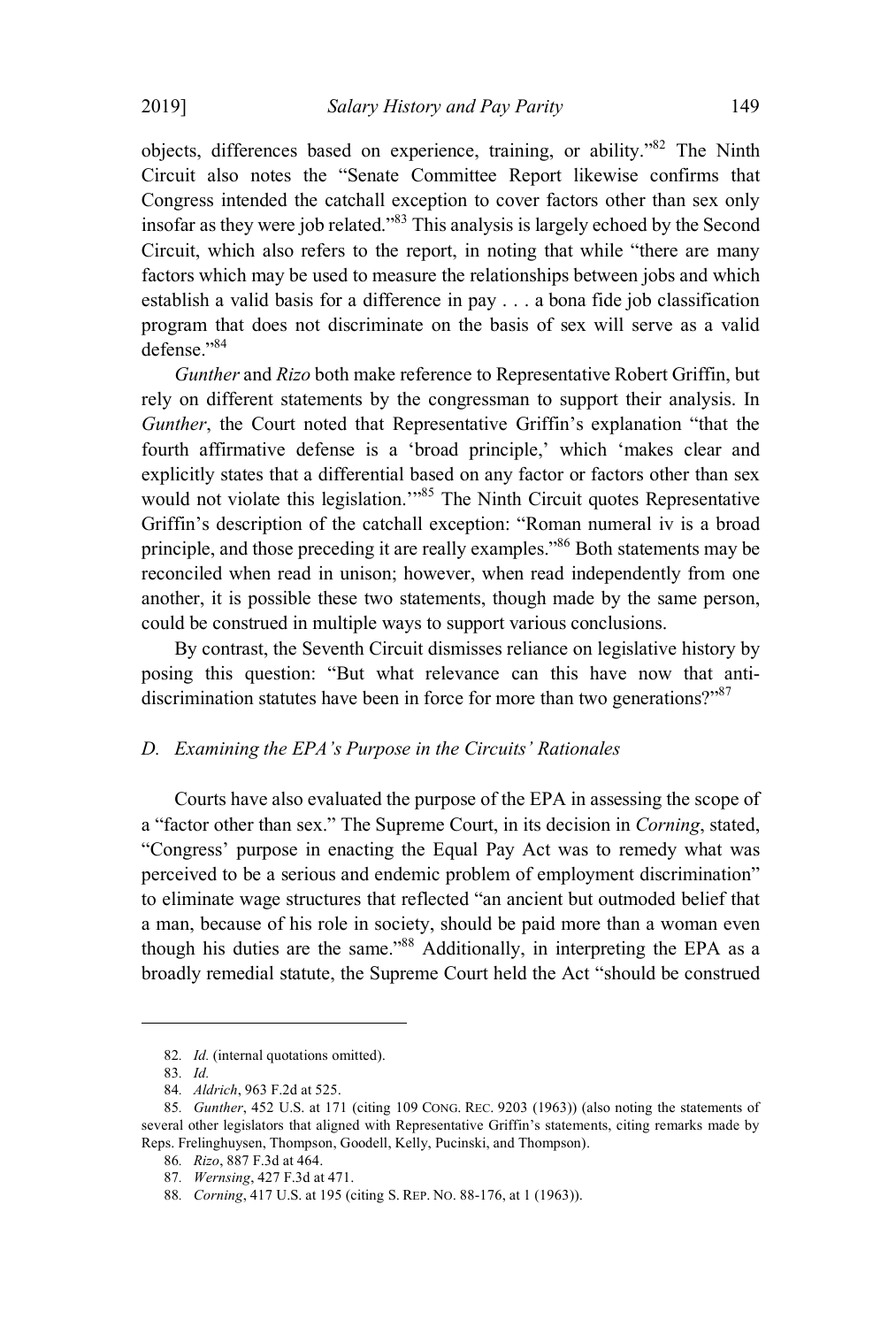and applied so as to fulfill the underlying purposes which Congress sought to achieve."<sup>89</sup>

In its most recent decision in *Rizo*, the Ninth Circuit has determined that "it is inconceivable that Congress, in an Act the primary purpose of which was to eliminate long-existing endemic sex-based wage disparities, would create an exception for basing new hires' salaries on those very disparities—disparities that Congress declared are not only related to sex but caused by sex.<sup> $990$ </sup> Relying on the broad remedial purpose of the statute, the Ninth Circuit concludes "Congress simply could not have intended to allow employers to rely on these discriminatory wages as a justification for continuing to perpetuate wage differentials."<sup>91</sup> This is particularly evident when recognizing that at the time of the EPA was passed, "an employee's prior pay would have reflected a discriminatory marketplace that valued the equal work of one sex over the other." 92

Although the Second Circuit ultimately reaches a different conclusion than the Ninth Circuit, the court in *Aldrich* concludes that "job classification systems may qualify under the factor-other-than-sex defense only when they are based on legitimate business-related considerations also comports with the general policy goals Congress sought to effectuate by enacting equal pay legislation."<sup>93</sup> The court notes that in the absence of "a job-relatedness requirement, the factorother-than-sex defense would provide a gaping loophole in the statute through which many pretexts for discrimination would be sanctioned."<sup>94</sup>

These perspectives of the EPA's purpose stand in contrast to the Seventh Circuit's analysis. The court prioritizes the "benefit of making the job more attractive to the best candidates—because the state's civil service criteria call for more attention to employees' background and skills than to the market."<sup>95</sup> Judge Easterbrook's opinion suggests the opposition's analysis is "manufactured by the judges rather than discovered by digging through legislative debates" and "lacks any footing in enacted texts."<sup>96</sup> Rather than elevating the EPA's purpose, the Seventh Circuit opinion eschews purpose in arriving at its decision to always permit the use of salary history as a "factor other than sex."

- 90*. Rizo*, 887 F.3d at 460.
- 91*. Id.* at 461*.*
- 92*. Id.*
- 93*. Aldrich*, 963 F.2d at 525.
- 94*. Id.*
- 95*. Wernsing*, 427 F.3d at 468.
- 96*. Id.* at 470*.*

<sup>89</sup>*. Id.* at 208.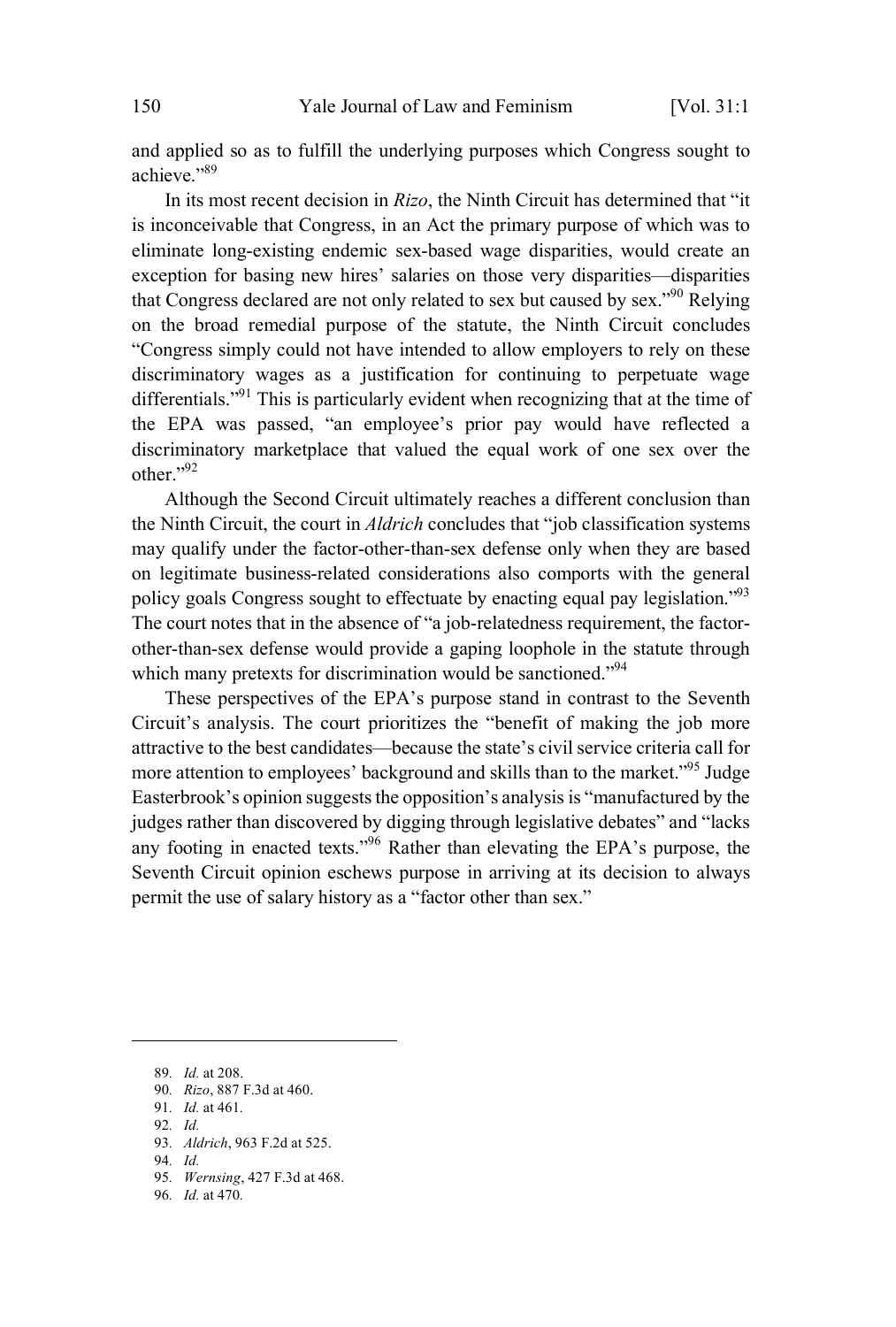## III. THE STATUS OF FEDERAL, STATE, AND LOCAL LEGISLATION

Ongoing litigation on the federal level has deepened the circuit split regarding whether prior salary history is a permissible affirmative defense based on "a factor other than sex." However, the debate regarding prior salary history is not cabined to the judicial arena. This Section briefly describes how legislative action on the state level provides a rich backdrop against which to analyze the circuit split, especially in the wake of federal inaction on this question.

Although the Equal Pay Act does not permit wage discrimination, it was not understood to afford protection on the federal level to safeguard against disclosure of past salary information—until the Ninth Circuit's decision in *Rizo* prohibited reliance on salary history under the EPA. State legislation regarding prior salary history, on the other hand, has multiplied in recent years. At least five states, including Massachusetts, Delaware, New York, California, and Oregon, in addition to several cities, have also passed measures that ban employers from inquiring about salary history.<sup>97</sup> New Jersey's governor signed an executive order to address this issue.<sup>98</sup>

The scope and protections of these laws vary. The Massachusetts law, for instance, includes an anti-retaliation provision.<sup>99</sup> Delaware's provision includes strong punitive measures, including "penalties from \$1,000 to \$5,000 for a first offense, and up to \$10,000 for a subsequent offense.<sup>"100</sup> New York City's provision includes even more severe fines. While "unknowing" violations can result in penalties as high as \$125,000, "knowing and continuing" violations can be fined up to  $$250,000$ .<sup>101</sup>

The proliferation of state legislation to ban prior salary history is ongoing. In addition to Florida and New Hampshire, which "already have pay equity bills drafted for consideration in their respective 2018 legislative sessions," another eleven states are considering "passing similar salary history ban laws" this year. <sup>102</sup> Although growing in popularity, not all legislative efforts to ban prior salary history have been successful.

For example, last August, Illinois Governor Bruce Rauner vetoed a bill that would prohibit employers from inquiring about an applicant's salary history,

<sup>97.</sup> Ryan Golden & Valerie Bolden-Barrett, *Women Who Refuse to Disclose Salary History More Likely to Be Paid Less*, HR DRIVE (June 29, 2017), https://www.hrdive.com/news/women-who-refuse-todisclose-salary-history-more-likely-to-be-paid-less/445993/ [https://perma.cc/T62W-524D].

<sup>98.</sup> N.J. Exec. Order 2018-01 (Feb. 1, 2018), http://nj.gov/governor/news/news/562018/approved/ 20180116a\_eo.shtml [https://perma.cc/KTG4-WWE7].

<sup>99.</sup> Levi Perkins, *Salary History Bans Gain Momentum*, CORP. SCREENING BLOG (Oct. 26, 2017), https://www.corporatescreening.com/2017/08/03/salary-history-bans-gain-momentum [https://perma.cc/ Z5AY-WHSZ].

<sup>100</sup>*. Id.*

<sup>101.</sup> Joseph Maddaloni Jr. & Cynthia L. Flanagan, *Salary History Ban Laws Aim to Close Gender Pay Gaps*, N.J. L. J. (Mar. 20, 2018), https://www.law.com/njlawjournal/2018/03/20/salary-history-banlaws-aim-to-close-gender-pay-gaps [https://perma.cc/8BL7-SRLM].

<sup>102</sup>*. Id.*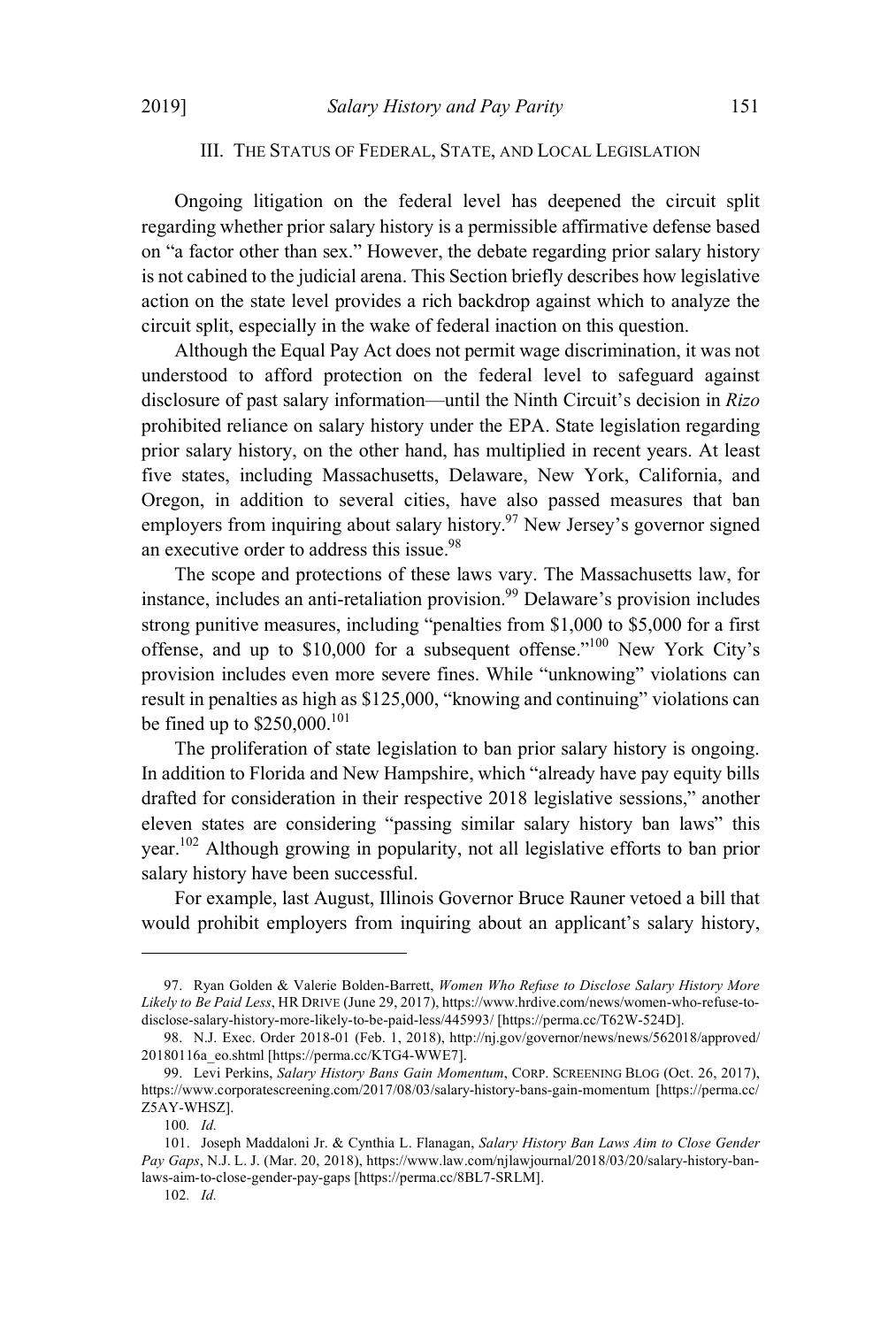although the bill passed in a bipartisan manner and by a wide margin in both the state House (91-24) and Senate (35-18).<sup>103</sup> In his veto message, Governor Rauner favorably acknowledged the Massachusetts salary history law as a best-in-thecountry approach because of its benefits—for *employers*. <sup>104</sup> Governor Rauner encouraged the Illinois legislature to adopt Massachusetts' legislative language, underscoring a provision that permits employers to seek pay history once they have offered a candidate the job and salary. The exclusion of this provision from the Illinois bill was viewed positively, as some advocates have expressed concern that post-offer salary disclosures "could reduce an employee's raise or bonus down the road if it is revealed he or she was earning much less before," effectively undermining the purpose of the legislation.<sup>105</sup> Despite the bill's popularity, and the fact that a "veto override [would] require 71 votes in the House and 36 in the Senate," the state legislature has failed to override the veto twice—effectively rendering the legislation dead. 106

The activity on the state and local level reflects a willingness to act in the face of federal stagnation on wage parity efforts, as Congress has not been able to pass legislation to address pay disparities resulting from salary history. Perhaps most notable is Congress' failure in prior sessions to pass the Paycheck Fairness Act, which was most recently re-introduced in 2019.<sup>107</sup> The proposed Paycheck Fairness Act includes a provision banning the use of wage, salary, and benefit history in "considering the prospective employee for employment" or in "determining the wages for such employment . . . [unless] voluntarily provided by a prospective employee . . . to support a wage higher than the wage offered by the employer."<sup>108</sup> The legislation would also prohibit employers from requesting prior salary directly from a prospective employee's past employers and protect employees from retaliation.<sup>109</sup> In addition to creating a limit to the "any other factor other than sex" catchall exception currently in the EPA, the Act

<sup>103</sup>*. Illinois Governor Vetoes Ban on Salary History Inquiries*, GARTNER INC. (Aug. 31, 2017), https://www.cebglobal.com/talentdaily/illinois-governor-vetoes-ban-on-salary-history-inquiries/ [https://perma.cc/BV5J-G8Z2].

<sup>104.</sup> Memorandum from Bruce Rauner, Governor of Illinois, to Ill. House of Representatives,100th General Assembly (Aug. 25, 2017), http://www.ilga.gov/legislation/fulltext.asp?DocName=10000HB 2462gms&GA=100&SessionId=91&DocTypeId=HB&LegID=103476&DocNum=2462&GAID=14&S ession [https://perma.cc/FJ2V-YR9Z]; *see also* Alexia Elejalde-Ruiz, *Rauner Vetoes Bill That Would Bar Employers From Asking About Salary History*, CHI. TRIB. (Aug. 28, 2017), http://www.chi cagotribune.com/business/ct-illinois-no-salary-history-bill-veto-0829-biz-20170828-story.html [https:// perma.cc/2NLE-9XQL].

<sup>105.</sup> Monique Garcia, *Dems push Gov. Rauner to sign bill advocates say could bring women more equal pay*, CHI. TRIB. (Aug. 8, 2018), https://www.chicagotribune.com/news/local/politics/ct-met-raunerwage-bill-democrats-20180808-story.html [https://perma.cc/KD8H-N9Y6].

<sup>106.</sup> Elejalde-Ruiz, *supra* note 104; *see also* Kate Tornone, *Second Attempt at Illinois Salary History Ban Fails*, HR DIVE (Nov. 9, 2017), https://www.hrdive.com/news/second-attempt-at-illinois-salaryhistory-ban-fails/510534 [https://perma.cc/S5BP-6P5G].

<sup>107.</sup> Paycheck Fairness Act, H.R. 7, 116th Cong. § 10 (2019); Paycheck Fairness Act, S. 270, 116th Cong. § 8 (2019)

<sup>108.</sup> H.R. 7; S. 270.

<sup>109.</sup> H.R. 7; S. 270.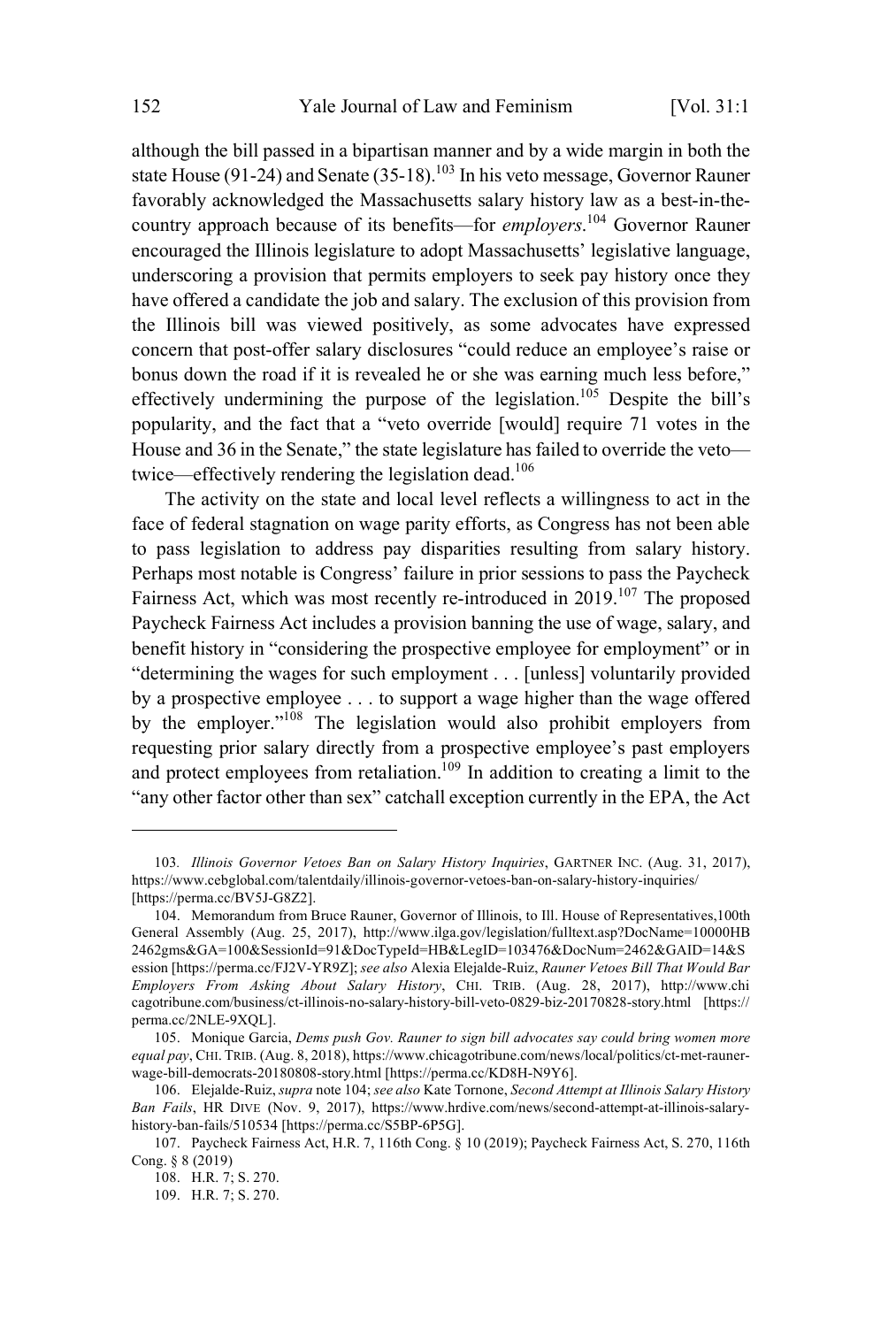would provide a specific penalty: employers would be "liable to each employee or prospective employee who was the subject of the violation for special damages not to exceed \$10,000 plus attorneys' fees, and shall be subject to such injunctive relief as may be appropriate." $110$ 

Especially since the start of the Trump Administration, many advocates have grown increasingly concerned about pay parity efforts on the federal level. Most significantly, Trump suspended an Obama-era policy that would have required "private employers with over 100 workers [to] have had to disclose pay data to the Equal Employment Opportunity Commission on top of information on gender, race, and ethnicity already provided to the agency," which advocates are concerned will decrease transparency and allow the pay gap to grow.<sup>111</sup> The Trump Administration also rolled back other pay equity efforts, including the White House Equal Pay Pledge, just days after taking office. The pledge "encouraged companies to take action to advance equal pay" and included notable companies such "Patagonia, Estée Lauder, InterContinental Hotels, Mastercard, Yahoo, Square and Zillow."<sup>112</sup>

In the absence of federal legislation and in the wake of these executive acts, there is increasing pressure on the courts to resolve the circuit split on this question. This would make clear whether additional federal legislation is necessary to add protections for employees nationwide, or if existing protections under the EPA are sufficient to ensure true pay equality for women. The current state of affairs, with federal legislation unlikely to be forthcoming and the question still hotly contested among the circuits, also heightens the importance of developing state-level policies designed to combat barriers to wage parity, including prior salary history, in order to create affirmative protections not otherwise guaranteed through litigation or legislation.

# IV. POLICY AND POLITICAL CONSIDERATIONS IN DETERMINING THE NEXT STEPS OF THE SALARY HISTORY DEBATE

This Section identifies central issues that are likely to influence the national debate regarding the role of salary history in employment decisions. Situated within the larger salary history discussion, these issues concern the efficacy of

<sup>110</sup>*.* H.R. 7; S. 270.

<sup>111.</sup> Clare O'Connor, *Trump Halting Equal Pay Measure "'A Blatant Attack On Women,'" Activists Say*, FORBES (Aug. 30, 2017), https://www.forbes.com/sites/clareoconnor/2017/08/30/trump-haltingequal-pay-measure-a-blatant-attack-on-women-activists-say/#a39aa2a395b1 [https://perma.cc/T7K7-J9 Q3].

<sup>112.</sup> Mandana Massoumi, *INSIGHT: A Wave of Statewide Equal Pay Legislation Continues Despite the Trump Administration's Move in the Opposite Direction*, BLOOMBERG L. (July 12, 2018), https://news.bloomberglaw.com/daily-labor-report/insight-a-wave-of-statewide-equal-pay-legislationcontinues-despite-the-trump-administrations-move-in-the-opposite-direction [https://perma.cc/A5ME-6RAH].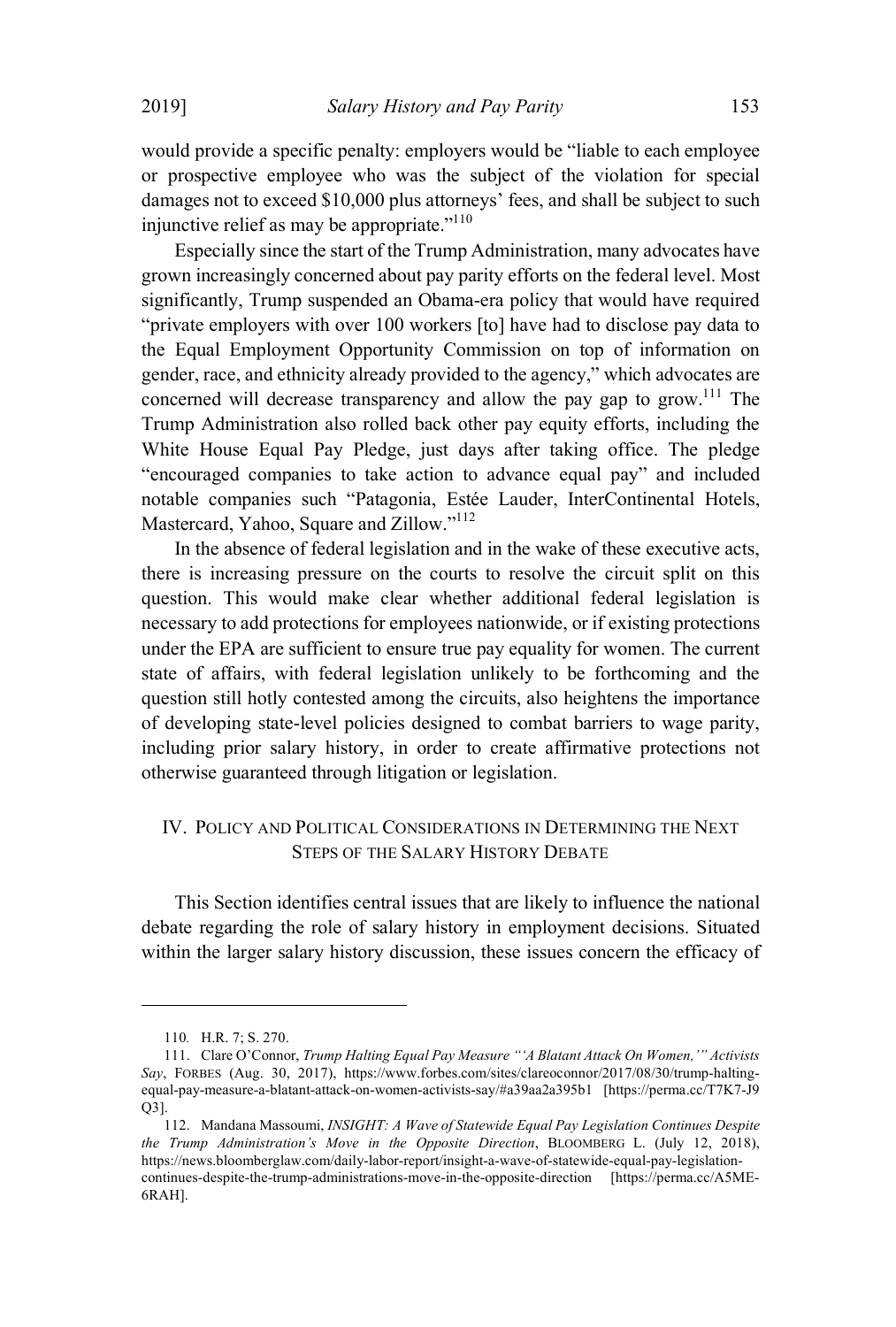salary history bans, the role of courts and legislatures, the use of prior salary in negotiations, and the unique impact on women of color.

Prior to analyzing these considerations, consider an illustrative example to demonstrate the significance of the wage gap: assume that a man's starting salary is \$5,000 more than a woman's. In addition to the immediate differential in their earning, over time this gap is exacerbated. First, even if raises are given at the same percent each year, because the base amount the man receives is higher, so too is the dollar value that is represented by an equal percentage raise. What started as a \$5,000 gap per year grows into a differential that is more than \$15,000 per year over four decades; in this example, the gap has grown more than three times. 113 In addition to an annual differential, there is a huge gap in the cumulative earnings between these employees. By the time the two workers are 60, extra earnings for the male total over  $$360,000$ .<sup>114</sup> Finally, the wage differential is made more acute by added value of savings, which augment this differential. Putting the salary differential into a savings account with 3 percent interest would put the man's total earnings at nearly \$570,000 more than the woman's total earnings. 115

This example demonstrates the impact of the wage gap, not only in direct earnings and day-to-day expenditures for women, but in the compounding nature of this differential. An initial disparity creates a wealth gap that increasingly impacts the economic security and wealth-building opportunities for women over the long-term.

Although these figures help quantify the impact and escalation of wage differentials, even when differences are initially minor, these numbers fail to capture how this impacts the lived experiences of women. Betty Dukes was the named plaintiff in a claim against Wal-Mart for gender discrimination in pay and promotion policies and practices. <sup>116</sup> She described the direct and personal impact of her lower salary by explaining: "When you subtract my living [expenses], I'm not living — I'm existing. I have an 88-year-old mother. Economically, there's nothing I can do for my mom to make her life more golden in her golden years, because I have no resources to do that."<sup>117</sup>

<sup>113</sup>*. Id.*

<sup>114</sup>*. Id.*

<sup>115</sup>*. See* JEANNE H. BALLANTINE, KEITH A. ROBERTS, KATHLEEN ODELL KORGEN, OUR SOCIAL WORLD: INTRODUCTION TO SOCIOLOGY (2016).

<sup>116.</sup> Wal-Mart v. Dukes, 564 U.S. 338 (2011).

<sup>117.</sup> Dave Jamieson, *Betty Dukes, Renowned Dukes v. Walmart Plaintiff, Takes Her Fight Back to Capitol Hill*, HUFFINGTON POST (Jun. 20, 2012), http://www.huffingtonpost.com/2012/06/20/bettydukes-walmart-supreme-court\_n\_1613305.html [https://perma.cc/FBX9-PC8F] (discussing plaintiff in *Dukes v. Walmart* after the Supreme Court failed to certify what would have been the largest class action lawsuit in U.S. history, representing a proposed class of more than a million women alleging gender discrimination in pay and promotion policies and practices).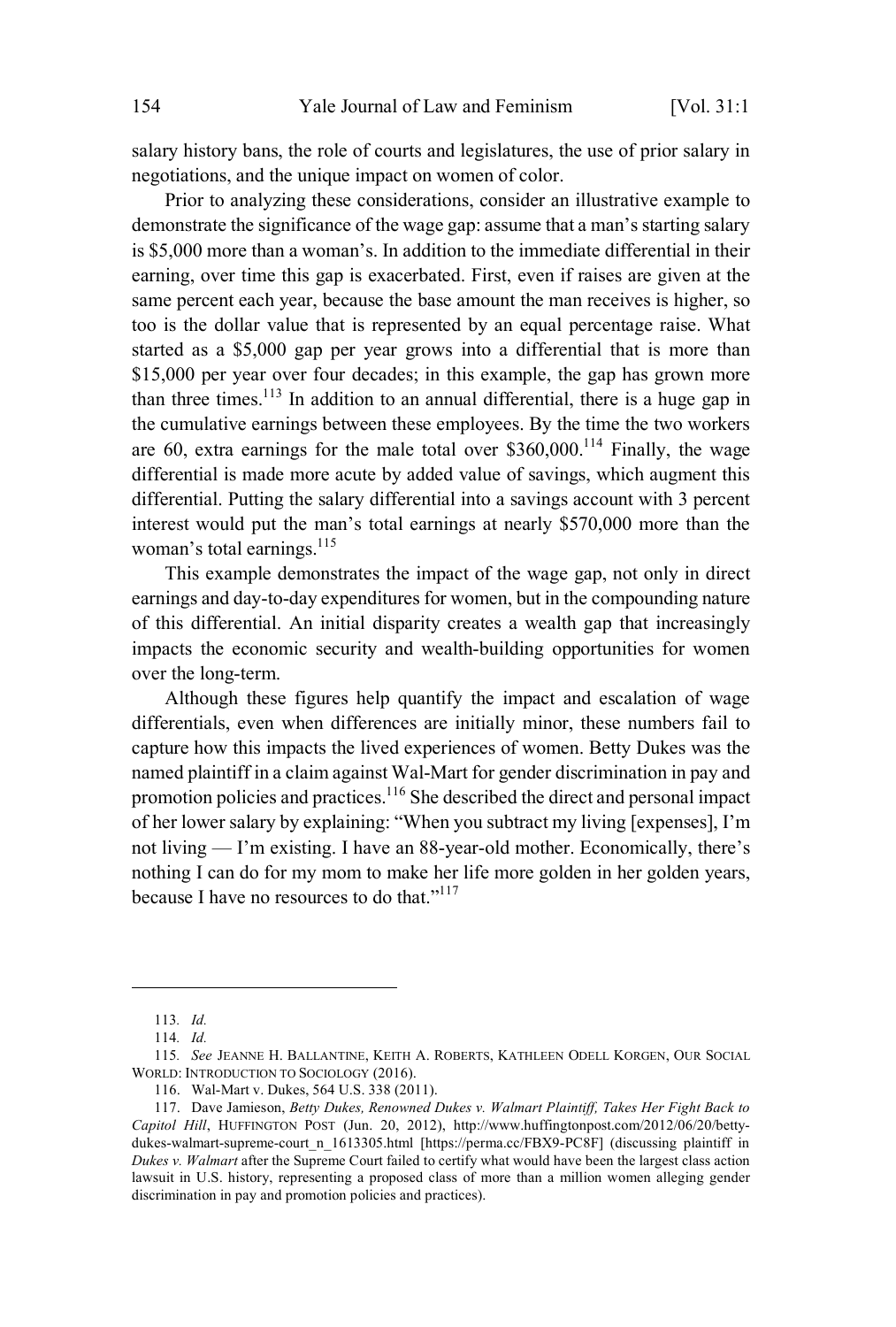## *A. Assessing the Implementation and Efficacy of Salary History Bans*

An ongoing point of contention, even among advocates who all favor pay equity, is whether banning the use of prior salary history is an effective remedy to resolve the pay gap. Although salary history prohibitions are meant to close the gender wage gap, they may also have adverse consequences. Employers may assume that women who refuse to disclose their pay have earned less or that they are more determined to negotiate their salary aggressively, making them a less appealing candidate. Women may also be perceived adversely for initiating salary negotiations, even if men are not similarly penalized.<sup>118</sup>

Other concerns have been expressed about existing legislative measures banning the use of prior salary history. For instance, even though the Massachusetts law provided other employment protections, some have been critical of the bill's salary history provision as superfluous. A main critique is that employers have a work-around: asking prospective employees about their salary expectations. *HR Professionals Magazine* provides several suggestions of questions that employers should ask in lieu of salary history, including: "'What are your salary expectations?' This gives the candidate the ability to share what they seek to make for the role. It lets you decide if you should keep talking with them. It also tells you whether they've done their homework or not."<sup>119</sup>

There is an additional concern that adopting a particular policy or standard will have the effect of backing courts and legislatures into a corner, especially if the adopted rule is not effective. The process of undoing precedent or rescinding legislation may be even more difficult. Those persuaded by this argument might support the adoption of the middle-ground approach taken by most circuits, which permits the consideration of salary history in limited circumstances and under close scrutiny by the courts. As expressed in *Taylor*, the Eighth Circuit was "reluctant to establish a per se rule that might chill the legitimate use of gender-neutral policies and practices."<sup>120</sup> This moderate approach may help build judicial consensus, while also balancing the concerns of employers and employees.

<sup>118.</sup> Lydia Frank, *Why Banning Questions About Salary History May Not Improve Pay Equity*, HARV. BUS. REV. (Sept. 2017), https://hbr.org/2017/09/why-banning-questions-about-salary-historymay-not-improve-pay-equity [https://perma.cc/6C7D-94EX].

<sup>119</sup>*. The Salary History Question: Alternatives for Recruiters and Hiring Managers*, HR PROF'LS MAG. (2017), http://hrprofessionalsmagazine.com/the-salary-history-question-alternatives-for-recruitersand-hiring-managers [https://perma.cc/NT38-RZQD].

<sup>120.</sup> Taylor v. White, 321 F.3d 710, 719 (8th Cir. 2003).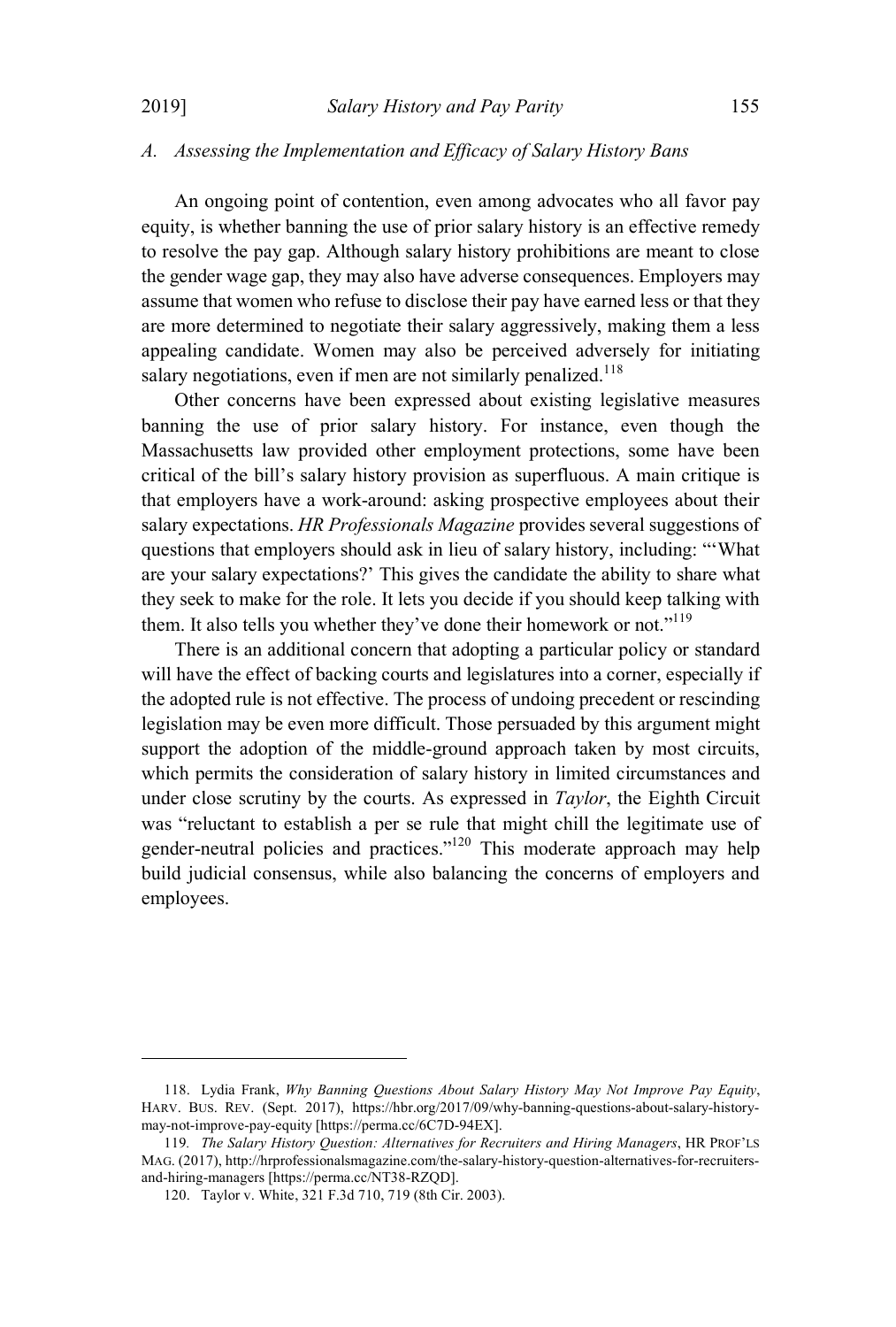#### *B. Evaluating the Most Effective Actor: Courts vs. Legislatures*

With both active federal litigation over the EPA's application to prior salary history and a marked increase in state and local legislation on the issue, many equal pay advocates may question which approach to favor.

While it might be quicker for the Supreme Court to resolve the circuit split, there are potential shortcomings to judicial interventions for equal pay. Judge Nancy Gertner assesses employment discrimination law's skewed evolution in her essay entitled *Losers' Rules*. She contends that judicial remedies are inadequate to address gender-based employment discrimination, including the gender pay gap, despite long-standing legislation that makes it illegal for employers to discriminate on the basis of sex. As such, while litigation efforts should continue, state legislation should be an ongoing focus for equal pay advocates.

First, Judge Gertner asserts, judges do not see the strongest cases of discrimination because they are settled rather than litigated.<sup>121</sup> Second, defendants prevail more frequently at the summary judgment stage, likely in part because the plaintiff bears the burden of proof in employment discrimination cases. <sup>122</sup> Additionally, when a court grants defendants summary judgment, it authors an opinion in opposition to the plaintiff; however, when courts deny summary judgment, the case proceeds to trial and no pro-plaintiff record is established.<sup>123</sup> Finally, interpretive bias resolves ambiguity in favor of defendants, creating another advantage for employers.<sup>124</sup>

Such asymmetrical decision making has created a one-sided body of law that undermines the plaintiffs who challenge gender-based employment discrimination. As a result, judges follow distorted precedent that reifies and affirms the biased judicial decision-making process. Moreover, courts are more likely to presumptively view gender-based employment discrimination claims as trivial, particularly in factually complex or ambiguous cases, giving defendants the benefit of the doubt. <sup>125</sup> Inconsistent pay for plaintiffs' attorneys, protracted lawsuits, and high litigation costs complicate litigation and often create

<sup>121.</sup> Nancy Gertner, *Losers' Rules*, 122 YALE L.J. F. 109, 115 (2012).

<sup>122</sup>*. Id.* (basing claim on Federal Judicial Center report, summary judgment motions, which are overwhelmingly brought by defendants, were granted more often in employment discrimination cases than in the aggregate).

<sup>123</sup>*. Id.*

<sup>124.</sup> *Id.* at 118 (ignoring explicitly discriminatory statements, such as in the "stray remarks" doctrine, fundamentally distorts the outcome of discrimination cases by dismissing direct evidence of bias upon which plaintiffs could rely).

<sup>125</sup>*. Id.* at 117 (noting that "one-sided heuristics—rules of thumb that oversimplify, dismiss, and often demean proof of discrimination" not only favor the efficient dismissal of cases, but elevate the concern of creating false positives over the concern for "false negatives that leave meritorious claims of discrimination unredressed").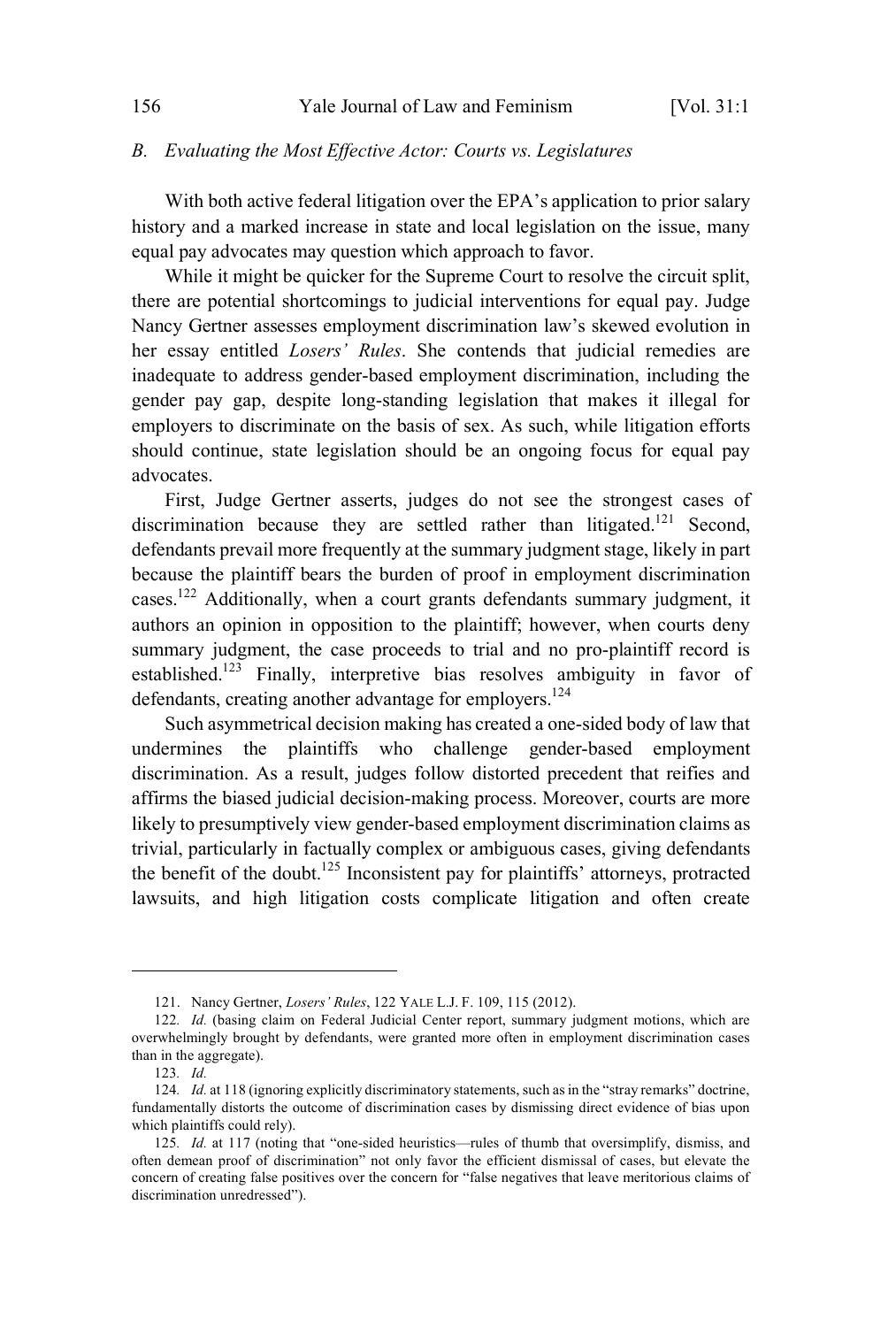additional incentives to settle.<sup>126</sup> These aspects of the judicial system reinforce a strong pro-defendant narrative that, when juxtaposed with an anti-plaintiff judicial decision-making framework, makes it more difficult for claims to succeed.

These biases in the litigation process have substantial implications for the power dynamics between the parties and make it is easy to see why a legislative resolution may be preferable. However, state policymaking is not without its own challenges. For instance, preemption laws have been used to usurp local legislation on a range of issues—from preventing gun regulation  $127$  to curtailing environmental regulation.<sup>128</sup>

Most recently, preemption laws have been a dominant instrument in state regulation to squelch local experimentation and curtail the expansion of employment protections. Such efforts have been successfully used to preempt localities from setting minimum wage laws. For example, cities and counties have been extremely effective in passing legislation to increase the minimum wage, demonstrated by the fact that "more than 40 cities or counties in states such as California, New Mexico, and Arizona have adopted local minimum wage laws."<sup>129</sup> As a result, at least twenty-five states currently have "laws that preempt cities from passing their own local minimum wage laws."<sup>130</sup> Efforts in some states, like Missouri, have been in direct opposition to city expansions. Missouri's preemption law will effectively roll back "St. Louis' \$10-an-hour minimum wage ordinance passed earlier this year . . . [meaning] thousands of minimum-wage earners in the city could go back to earning the state rate of \$7.70 an hour."<sup>131</sup>

Advancement of local and state policies has the impact of substantively expanding employment protections within those geographic areas. While state policymaking would require a piecemeal approach, achieve less consistent nationwide practices, and face potential preemption challenges, these policies can help ensure that pay gaps, particularly for women, are not compounded over time. These laws can complement the protections of the EPA or potentially

<sup>126.</sup> Greg Ryan, *What Defense Attys Should Know Before Going Plaintiff*, LAW360 (Aug. 20, 2013), http://www.law360.com/articles/466366/what-defense-attys-should-know-before-going-plaintiff [https:// perma.cc/V9YZ-YL7W].

<sup>127</sup>*. See Preemption of Local Laws*, GIFFORDS L. CTR. TO PREVENT GUN VIOLENCE (2017), http://lawcenter.giffords.org/gun-laws/policy-areas/other-laws-policies/preemption-of-local-laws/#state [https://perma.cc/4SAS-6YYH].

<sup>128.</sup> Matthew Porter, *State Preemption Law: The Battle for Local Control of Democracy*, BEYOND PESTICIDES (2017), https://www.beyondpesticides.org/assets/media/documents/lawn/activist/documents /StatePreemption.pdf [https://perma.cc/F5FT-P384].

<sup>129</sup>*. Fighting Preemption: The Movement for Higher Wages Must Oppose State Efforts to Block Local Minimum Wage Laws*, NAT'<sup>L</sup> EMP. L. PROJECT 1 (July 2017), http://www.nelp.org/content/uplo ads/Fighting-Preemption-Local-Minimum-Wage-Laws.pdf [https://perma.cc/7QWH-3DGR].

<sup>130</sup>*. Id.* at 2*.*

<sup>131.</sup> Yuki Noguchi, *As Cities Raise Minimum Wages, Many States Are Rolling Them Back*, NPR (July 18, 2017, 4:39 PM), https://www.npr.org/2017/07/18/537901833/as-cities-raise-minimum-wagesmany-states-are-rolling-them-back [https://perma.cc/MR4C-FSKT].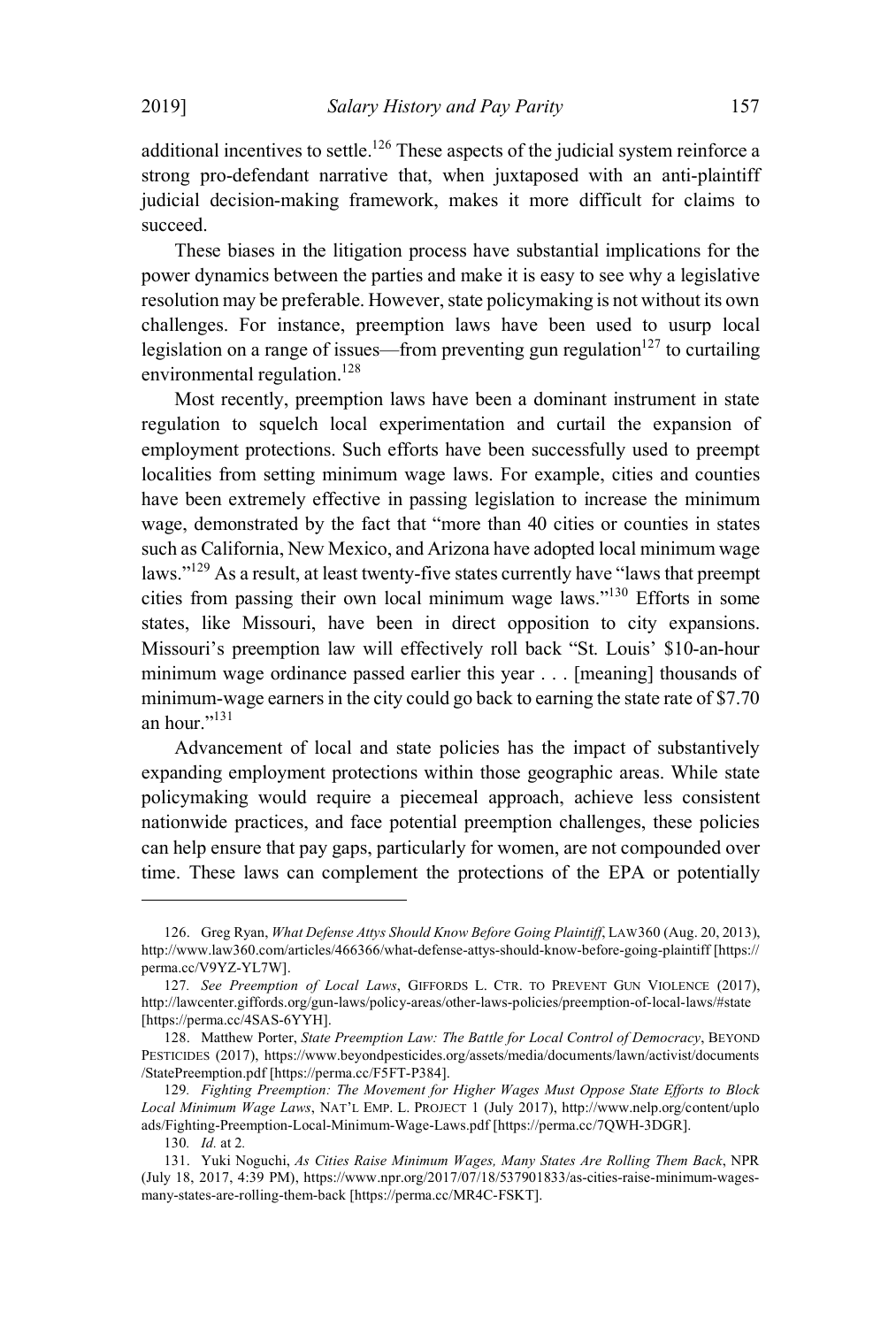provide additional coverage, depending on the ultimate interpretation adopted by the Supreme Court. Moreover, the laboratories of democracy theory suggests that experimentation with various policies can also help bring to light unintended consequences of such laws and help advocates move closer to the goal of pay parity.

These state and local policies may also catalyze broader change. For instance, national companies seeking to adopt a consistent practice within their organization may change organization-wide salary-setting practices if they operate in at least one state with a salary history ban. Several industry-leading employers "like Amazon, Bank of America, Wells Fargo, and Progressive have eliminated salary history questions from the hiring process, and other employers are following suit."<sup>132</sup> One recent survey found that nearly 40% of surveyed employers "had implemented a policy to stop asking about a candidate's salary history" and that 40% of employers without an existing policy were likely to adopt a salary history ban in the next 12 months. Thus, even in the absence of a consistent national policy or uniform interpretation of existing legislation, widespread discourse on the issue, or even a single state's policy, could have national consequences.<sup>133</sup>

Although there are benefits to a federal approach, "the policymaking benefits associated with devolution, including mutual learning, iterative regulation, helpful redundancy, and healthy competition" suggest that state and local policymaking should be more than a secondary alternative.<sup>134</sup> As Heather Gerken explains in *Federalism 3.0*, "the fact that states are embedded in a federal regime also allows them to play a crucial role in defending congressional prerogatives, checking executive overreach, and safeguarding the separation of powers." <sup>135</sup> States should be viewed as robust democratic actors. Accordingly, the development of state and local legislation is an affirmative strategy to pursue, not in lieu of federal legislation, but as a complement to national policymaking efforts. Ultimately, our policies benefit from the refinement that results from the interaction between federal and state actors; this iterative process is a function of the structure of our democracy itself, where "[c]ooperative federalism is paired with uncooperative federalism," to create a feedback loop within the system of checks and balances. 136

<sup>132.</sup> Genevieve Douglas, *States Begin to Block Bans on Pay History Inquiries; Will Others Follow?*, BLOOMBERG L. (Apr. 9, 2018), https://www.bna.com/states-begin-block-b57982090883 [https://per ma.cc/ABS6-D9MK].

<sup>133</sup>*. Id.* at 1721*.*

<sup>134.</sup> Heather K. Gerken, *Federalism 3.0*, 105 CAL. L. REV. 1695, 1720 (2017).

<sup>135</sup>*. Id.*

<sup>136</sup>*. Id.*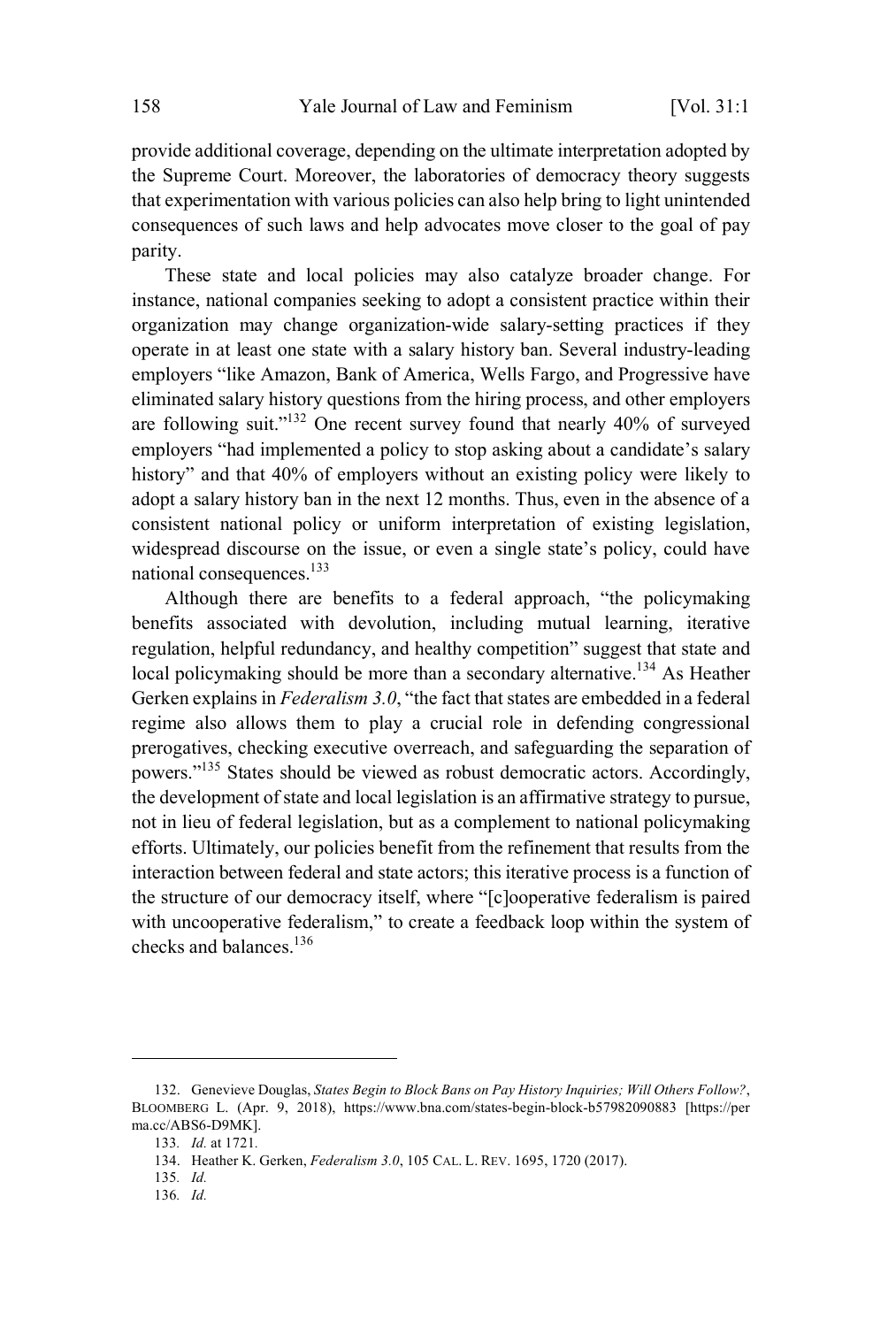### *C. Accounting for the Impact of Salary History in Negotiations*

While experts have posited many reasons for pay discrepancies—ranging from occupational segregation, to the impacts of maternity leave and motherhood, to overt discrimination—gender pay inequity persists.<sup>137</sup> These major and systemic workplace issues impact working women daily, as does "the lack of adequate lactation rooms in most office buildings, antiquated office dress codes that require women to wear high heels to work and the size of safety gear available<sup>[1]</sup>, such as those used by female astronauts [and soldiers].<sup>138</sup>

Salary negotiations are another possible cause of pay disparities, and negotiations often prompt questions related to salary history. As illustrated in the earlier example, salary differentials can result in both short-term and long-term inequities.<sup>139</sup> Even an initially small pay disparity can eventually lead to disparities of several hundred thousand dollars. Lower salaries constrain spending, whereas a worker's ability to save generates additional earnings. In this way, seemingly small differences in pay result in substantial long-term inequities.

There are other concerns about the use of salary history in the pay negotiation and wage-setting process. The National Women's Law Center ("NWLC") identifies several additional complications. First, NWLC cites recent research that proves that women, particularly women of color, face bias in the salary-setting process. In an experiment, researchers found that employers offered the male applicant, John, a salary nearly \$4,000 higher than the female applicant, Jennifer, despite the fact that both candidates had identical resumés, expect for the name.  $140$  Intentional or not, conscious or otherwise, this bias increases the likelihood that women will face disparities that are magnified, not

<sup>137</sup>*. See* Nikki Graf, Anna Brown & Eileen Patten, *The Narrowing, but Persistent, Gender Gap in Pay*, PEW RES. CTR. (Mar. 22, 2019), https://www.pewresearch.org/fact-tank/2019/03/22/gender-paygap-facts/ [https://perma.cc/PQ3N-SHYL]; Miriam Valverde, *Hillary Clinton Says Donald Trump Doesn't Believe in Equal Pay*, POLITIFACT (Nov. 2, 2016), http://www.politifact.com/truth-ometer/statements/2016/nov/02/hillary-clinton/hillary-clinton-says-donald-trump-doesnt-believe-e [https://perma.cc/AGZ2-R3L2].

<sup>138.</sup> These institutional barriers are as embedded and routine as "temperature setting, [which] in most workplaces is calibrated to men's metabolic rates, so women are often uncomfortably cold," which chills strides towards full inclusion of women in all careers. Marisa Porges, *What the Failed All-Female Spacewalks Tells Us About Office Temperature: In a For-Men, By-Men World, the Little Things Still Really Do Matter,* N.Y. TIMES (Mar. 27, 2019), https://www.nytimes.com/2019/03/27/opinion/nasafemale-spacewalk.html [https://perma.cc/4U8D-TDDU].

<sup>139.</sup> CARRIE J. MENKEL-MEADOW, ANDREA KUPFER SCHNEIDER & LELA PORTER LOVE, NEGOTIATION: APPROPRIATE PROCESS AND PROBLEM SOLVING (2006).

<sup>140.</sup> National Women's Law Center, *Asking for Salary History Perpetuates Pay Discrimination from Job to Job* (June 2017), https://www.cwlc.org/download/fact-sheet-asking-for-salary-history-perpetuatespay-discrimination-from-job-to-job/?wpdmdl=4689&ind=18BbgOnmocYqZp4\_mv06F7CjAivNg3wj3g jP5CXH4qf-zNYNZRnH8IT0pAsVDTcnZ-L6ClTL7w3seubhA7Ca3J-0CTlNeEztBdEIP1kvbus

<sup>[</sup>https://perma.cc/E5H2-QG3V] (referencing Corrine A. Moss-Racusin et al., *Science Faculty's Subtle Favor Male Students*, PROC. NAT'L ACAD. SCI. (Aug. http://www.pnas.org/content/109/41/16474.abstract#aff-1 [https://perma.cc/FCL5-6X6H]).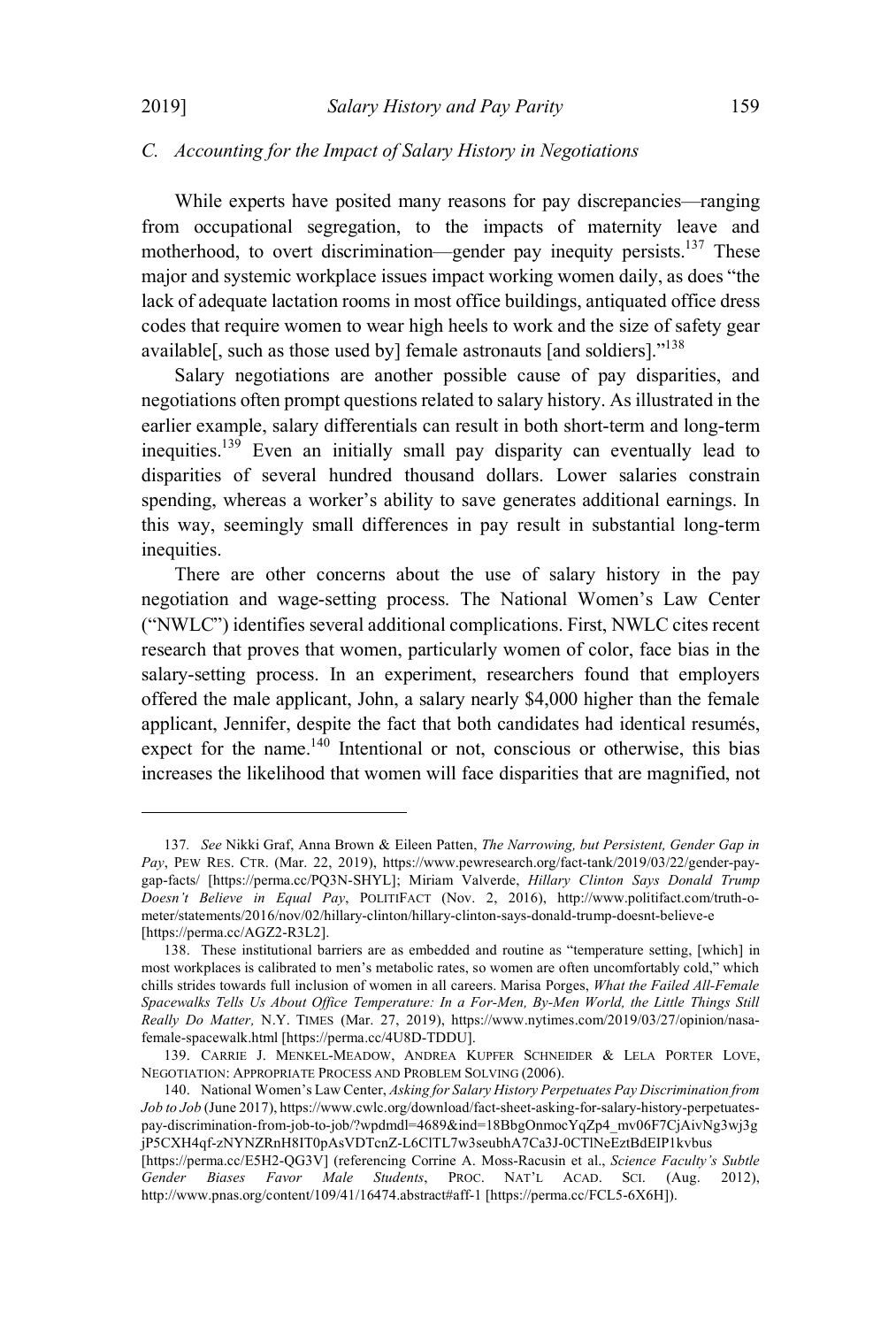neutralized, by the salary negotiation process. In addition, "women are more likely to have worked in lower paid, female-dominated professions that pay low wages simply because women are the majority of workers in the occupation."<sup>141</sup> Moreover, because women carry "the majority of caregiving responsibilities," they are more likely "to reduce their hours or leave the workforce to care for children and other family members."<sup>142</sup> These dynamics also impact educated women. Even though this group is "the least likely to stop working after having children," it is important to recognize the social and economic dynamics "that push couples who have equal career potential to take on unequal roles," as women often move to less demanding jobs or reduce their hours in order to accommodate their partner's career and earning potential.<sup>143</sup> Recognizing that "[w]omen don't step back from work because they have rich husbands … [but that] [t]hey have rich husbands because they step back from work" is the first step to understanding how this phenomenon intersects with the compounding effects of the pay gap.<sup>144</sup> Overrepresentation in low-wage industries, accumulation of unpaid caregiving responsibilities, and practical limitations on earning capacity present additional hurdles for women to overcome in salary negotiation.

In addition to these obstacles in negotiation, other challenges that result from the use of prior salary history information include salaries that may not reflect current market conditions or a candidate's current qualifications; preemptive screening of candidates because of salaries that are too high or too low, without an assessment of skill, knowledge, or experience; and salary disclosures that artificially deflate wages because employers are less likely to pay an applicant significantly more than their previous role.<sup>145</sup>

Courts have also recognized the difficulty of overcoming sexism in pay negotiations. The Ninth Circuit's opinion in *Rizo* notes the limits of its holding, particularly with regard to salary negotiations:

Today we express a general rule and do not attempt to resolve its applications under all circumstances. We do not decide, for example, whether or under what circumstances past salary may play a role in the course of an individualized salary negotiation. We prefer to reserve all questions relating to individualized negotiations for decision in subsequent cases.<sup>146</sup>

<sup>141</sup>*. Id.*

<sup>142</sup>*. Id.* 143. Claire Cain Miller, *Women Did Everything Right. Then Work Got 'Greedy': How America's Obsession with Long Hours has Widened the Gender Gap,* N.Y. TIMES (Apr. 26, 2019), https://www.nytimes.com/2019/04/26/upshot/women-long-hours-greedy-professions.html [https://per ma.cc/3WBJ-2282].

<sup>144</sup>*. Id.*

<sup>145</sup>*. Id.*

<sup>146</sup>*. Rizo*, 887 F.3d at 461.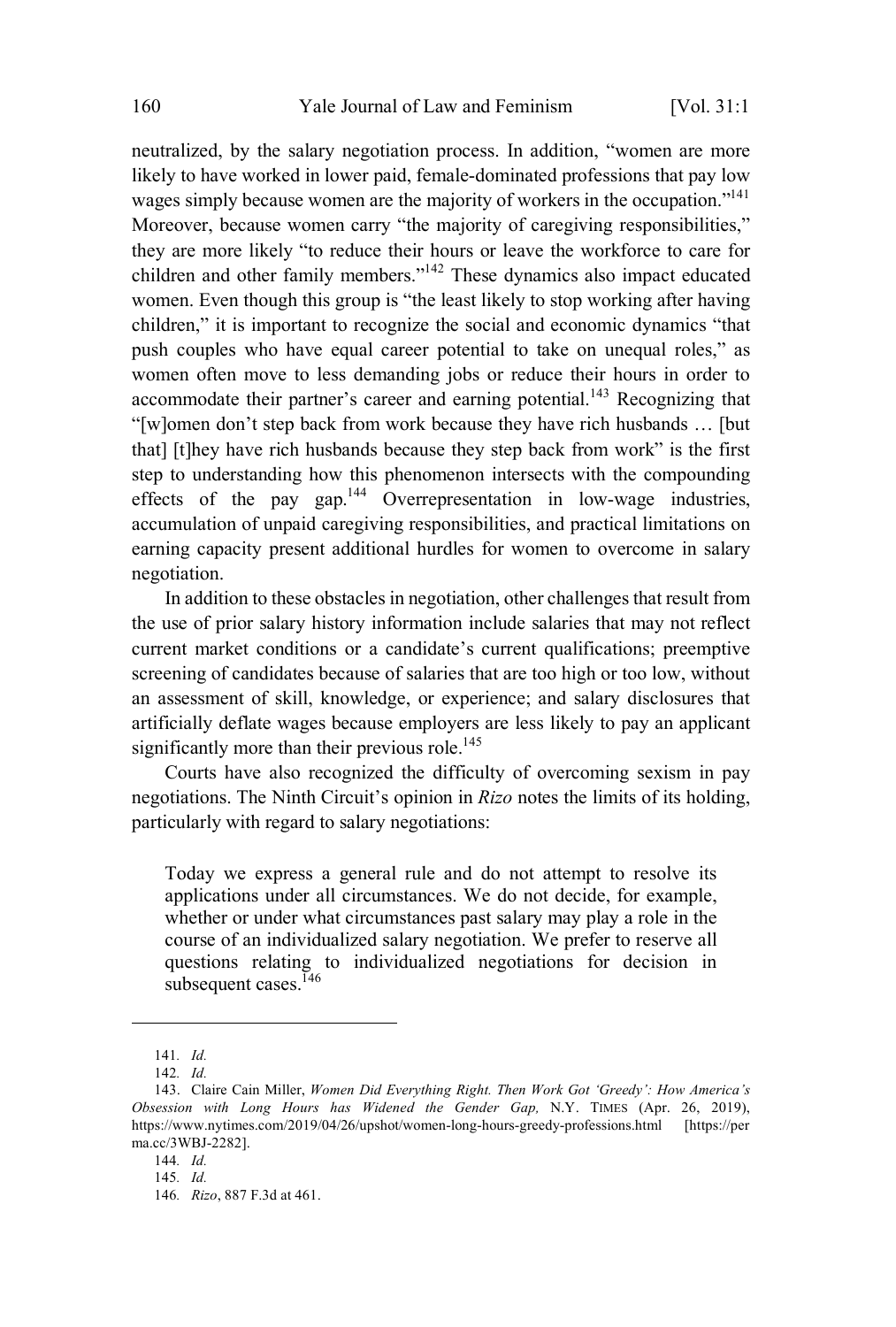Although specifically noting that the majority's opinion "should in no way be taken as barring or posing any obstacle to whatever resolution future panels may reach regarding questions relating to such negotiations," the concurrences by Judges McKeown and Callahan express concern that this holding could upset settled precedent.<sup>147</sup>

While the Ninth Circuit's ruling prohibits the reliance on salary history generally, it is unclear if or how this holding can break a cycle that often occurs in employment: prior salary is used to determine one's new salary. When employers are banned from inquiring about applicants' previous wages, applicants are relieved from having to disclose information that could be used against them to artificially deflate their salary. This ban breaks the cycle of underpayment. This rationale, which has prompted states like Massachusetts to take action to remedy the pay gap, will likely a continuing influence ongoing jurisprudence in about the use of prior salary history, particularly in the context of negotiations. 148

# *D. Understanding the Implications for Women of Color Using the Lens of Intersectionality*

There are many employment challenges faced by women of all races, including underrepresentation in high level, high-paying positions, and overrepresentation in low-paying jobs.  $149$  Only 5 percent of CEOs at Fortune 500 companies are women.<sup>150</sup> Women comprise less than 30 percent of earners at the top 10 percent and less than 20 percent of earners at the top 1 percent.<sup>151</sup> By contrast, "[w]omen make up 63 percent of workers earning the federal minimum wage, a wage rate stuck at  $$7.25$  since  $2009$ ."<sup>152</sup> Additionally, "[flemaledominated occupations — such as childcare and restaurant service — continue to occupy the lower rungs of the U.S. wage ladder." $153$ 

It should come as no surprise that the rates of female poverty are also higher—with 13.4 million women (13.4%) aged 18-64 living in poverty, as compared with 9.4 million (9.7%) of adult men.<sup>154</sup> This gap grows further when comparing poverty rates for single-parent households with children, where

<sup>147</sup>*. Id.* at 468-78*.*

<sup>148.</sup> Frank, *supra* note 118.

<sup>149</sup>*. Economic Inequality Across Gender Diversity*, INST. FOR POL'<sup>Y</sup> STUD. (2019), https://inequality.org/gender-inequality [https://perma.cc/3WBJ-2282].

<sup>150</sup>*. Id.*

<sup>151</sup>*. Id.*

<sup>152</sup>*. Id.*

<sup>153</sup>*. Id.*

<sup>154</sup>*. Id.*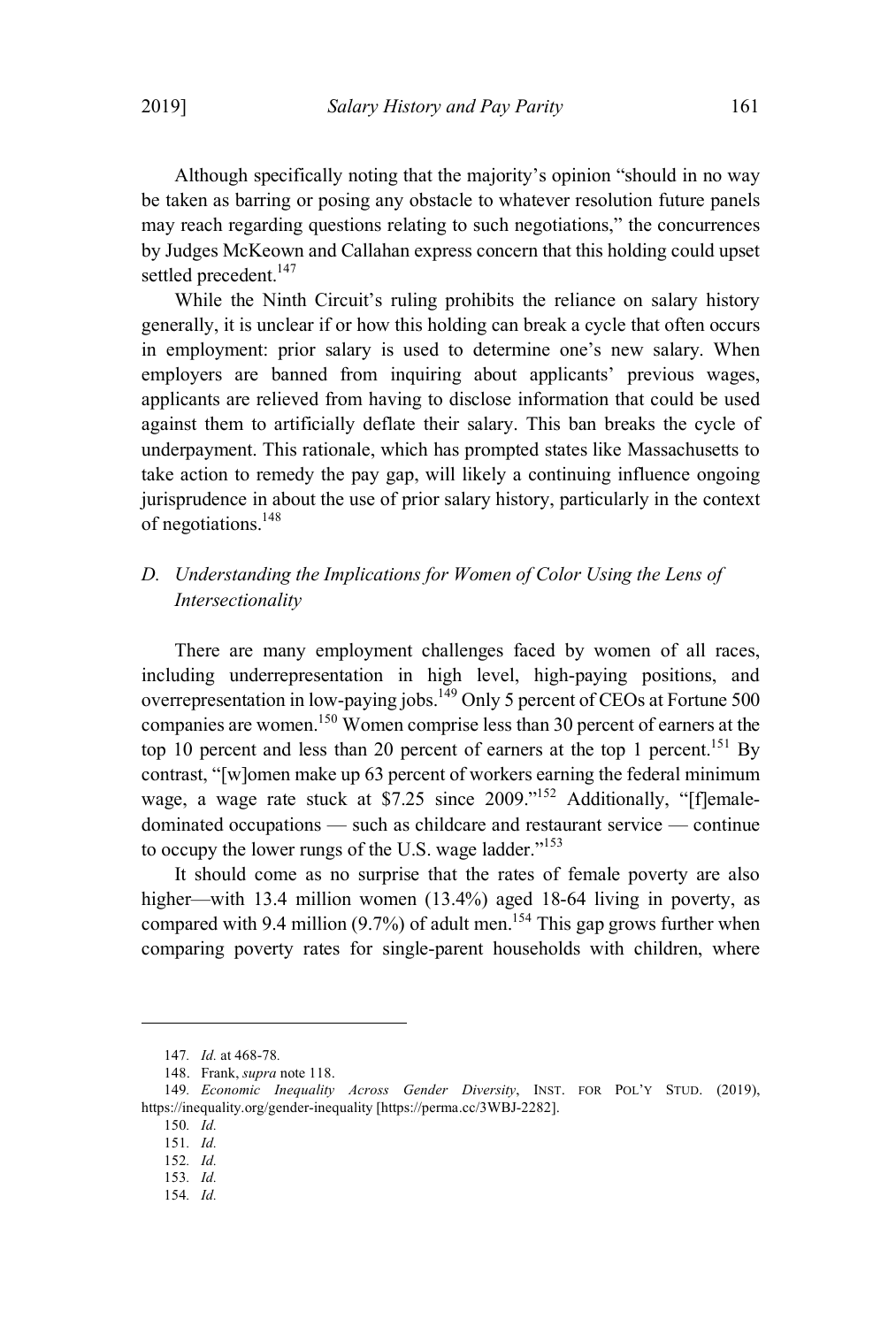female-headed households "had a poverty rate of 35.6 percent, more than twice the 17.3 percent rate for households led by single men with children."<sup>155</sup>

The gender wage gap also perpetuates the gender wealth gap, where earnings over time result in an even wider schism between the sexes, both directly and indirectly. Wage disparities impact pension plan payments and Social Security payouts, both of which are partly based past earnings. <sup>156</sup> More tangentially, women have smaller retirement savings but longer life expectancies than men, which are impacted by their earnings.<sup>157</sup> Women "hold nearly two-thirds of outstanding student loan debt" even though they only make up about half of college students. <sup>158</sup> These are just some of the ways women's debt and savings are uniquely impacted by the gender wage gap.

Ongoing research shows that pay disparities are often worse for women of color.<sup>159</sup> According to research compiled by the American Association of University Women ("AAUW"), most women of color face an even greater wage gap than white non-Hispanic women, whose earnings were 77 percent that of white men.<sup>160</sup> In comparison, native Hawaiian and other Pacific Islander women earn 65 percent, black women earn 61 percent, native women earn 58 percent, and Latina women earn 53 percent as much as white men.<sup>161</sup> Only Asian women outpace white non-Hispanic women, but still only earn 85 percent as much as white men.<sup>162</sup> Accordingly, women of color are typically at an even greater disadvantage and disproportionately bear the impact of the wage gap. As the wage gap grows, so does the impact on the poverty and wealth gaps for women of color.

Sociologists have investigated "how racial and gender discrimination play important roles in creating and reinforcing this particular wage gap," including research demonstrating that "office rules are applied more harshly to women of color than to others, and that some predominantly white workplaces have racially inhospitable environments that serve to push women of color out."<sup>163</sup> Researchers have also investigated "how black women working in male-

<sup>155</sup>*. Id.*

<sup>156</sup>*. Id.* ("In 2017, the \$15,000 average annual Social Security benefit for women lagged the benefit for men by \$4,000.").

<sup>157</sup>*. Id.*

<sup>158</sup>*. Id.*

<sup>159.</sup> NAT'L PARTNERSHIP FORWOMEN & FAMILIES, QUANTIFYING AMERICA'S GENDER WAGE GAP BY RACE (Mar. 2019), https://www.cwlc.org/download/fact-sheet-asking-for-salary-history-perpetuatespay-discrimination-from-job-to-job/?wpdmdl=4689&ind=18BbgOnmocYqZp4\_mv06F7CjAivNg3wj3g jP5CXH4qf-zNYNZRnH8IT0pAsVDTcnZ-L6ClTL7w3seubhA7Ca3J-0CTlNeEztBdEIP1kvbus [https://perma.cc/2X6D-89VW].

<sup>160.</sup> KEVIN MILLER & DEBORAH J. VAGINS, THE SIMPLE TRUTH ABOUT THE GENDER PAY GAP, AAUW 9 (2018), https://www.aauw.org/aauw\_check/pdf\_download/show\_pdf.php?file=The\_Simple\_ Truth [https://perma.cc/QP2L-ECZL].

<sup>161</sup>*. Id.*

<sup>162</sup>*. Id.*

<sup>163.</sup> Adia Harvey Wingfield, *About Those 79 Cents*, THE ATLANTIC (Oct. 17, 2016), https://www.theatlantic.com/business/archive/2016/10/79-cents/504386 [https://perma.cc/QP2L-ECZL].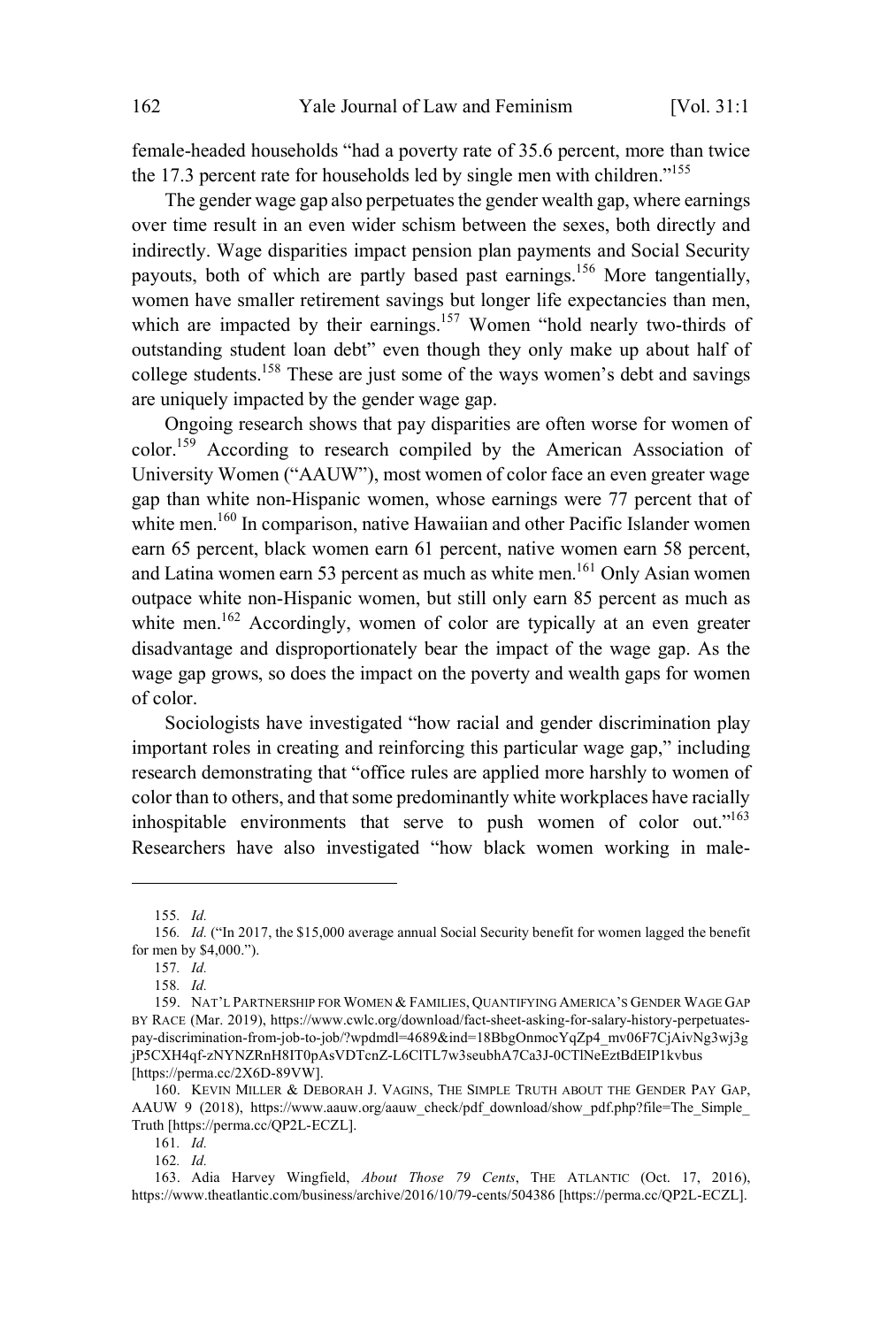dominated executive ranks encounter both racial and gender stereotypes as well as disparities in mentorship that limit their career trajectories."<sup>164</sup> These studies complement the findings of New York University researcher Deirdre Royster, whose work shows "that social networks help white men more than black men when it comes to looking for skilled jobs," underscoring the importance of access to insider networks. 165

This research is similar to the resumé study showing gender bias in salarysetting, in which employers on average offered John a starting salary nearly \$4,000 more than Jennifer, although their resumés were otherwise identical.<sup>166</sup> Similar research has demonstrated that the same phenomenon occurs with respect to race. One study of employers in Boston and Chicago found that whitesounding names—Greg Baker and Emily Walsh—generated a callback rate 50% higher than that of equally qualified applicants with African-American-sounding names—Lakisha Washington and Jamal Jones.<sup>167</sup> Another recent study showed racial discrimination in the evaluation of identical writing samples. Half of the reviewers were told the candidate was white and the other half were told the candidate was African-American. <sup>168</sup> Even though the memos were identical, "reviewers rated the memo thought to be written by a white man an average score of 4.1 out of 5, while they rated the memo thought to be written by an African-American man a score of 3.2 out of 5.<sup>3169</sup> These statistics illuminate a difficult reality: "contemporary bias is often subtle, unconscious, and institutionally based." 170

Broad statistics like these contain useful insights for advocates of pay equity, but they don't tell the whole story. First, there is additional complexity within the subgroups in the statistics cited. For instance, although Asian women are paid more than women from other minority groups, the general group statistics do not fully reflect the experiences of all Asian women, as there is also diversity within this group. In the United States, Asian women "of Indian and Chinese descent are on average paid better . . . but Burmese, Hmong, and Laotian women on average are paid significantly less—60 percent or less of what white men are paid."<sup>171</sup> A simple comparison between ethnic groups glosses over the different experiences of Asian women based on their country of origin.

Second, there are additional impacts on women who hold more than one minority identity. As seen with the intersection of gender and race in

<sup>164</sup>*. Id.*

<sup>165</sup>*. Id.*

<sup>166.</sup> National Women's Law Center, *supra* note 140.

<sup>167.</sup> Jamillah Bowman Williams, *Accountability as a Debiasing Strategy: Testing the Effect of Racial Diversity in Employment Committees*, 103 IOWA L. REV. 1593, 1597 (2018).

<sup>168</sup>*. Id.* at 1598.

<sup>169</sup>*. Id.*

<sup>170</sup>*. Id.*

<sup>171</sup>*.* MILLER, *supra* note 160, at 10.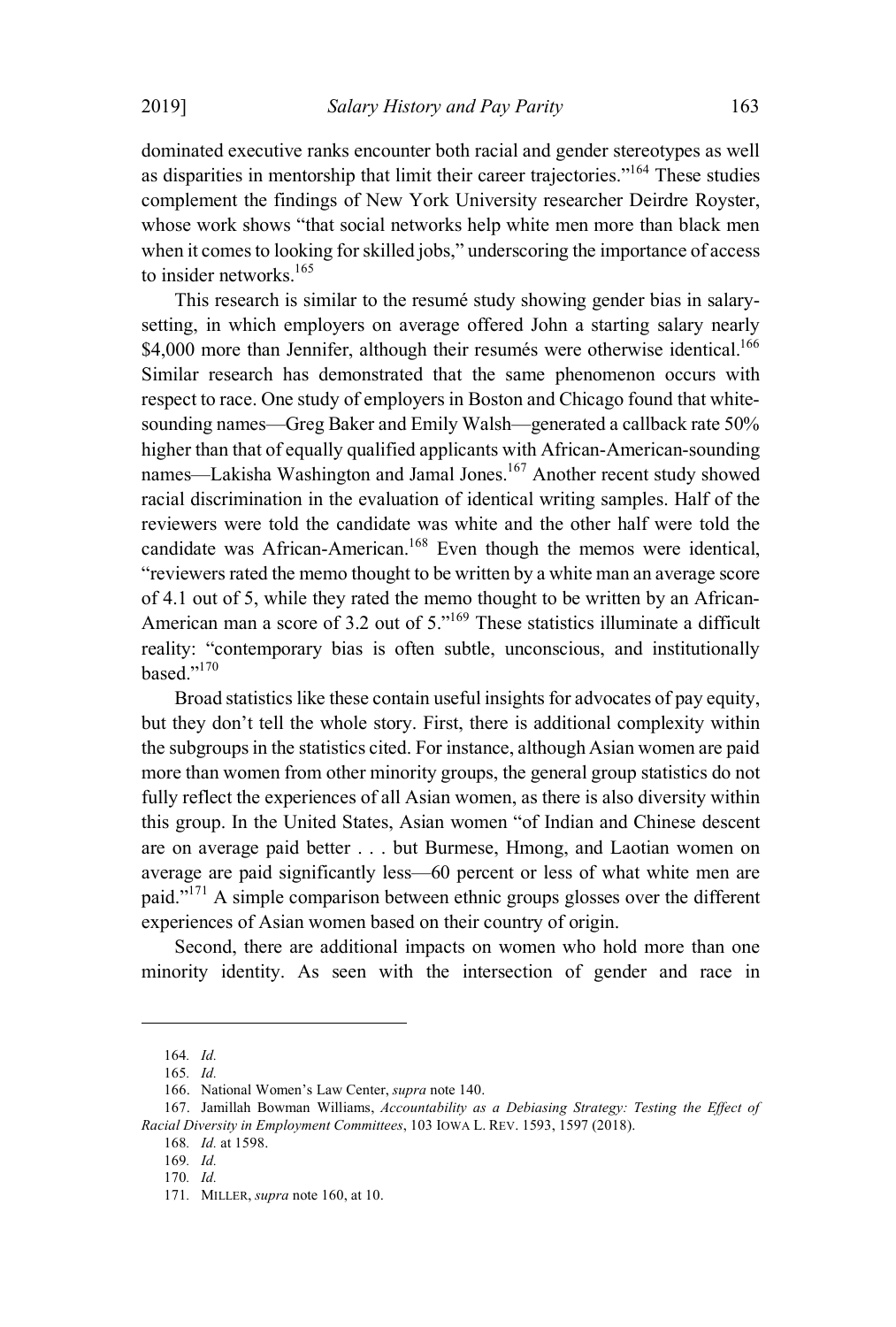employment, "[w]omen of color . . . experience particularly high levels of poverty, unemployment, and other economic hardships." 172

This is further compounded for women of color who are also members of other minority or historically disadvantaged groups due to their age,  $173$ disability, <sup>174</sup> sexual orientation, or gender identity. <sup>175</sup> Adopting an intersectional lens in which "categories like gender, race, and class are best understood as overlapping and mutually constitutive rather than isolated and distinct" can inform solutions that account for the experiences of all women.<sup>176</sup> The importance of intersectionality is that it "deliberately focus[es] on those on the fringes" to ensure that a "focus on women" includes all women.<sup>177</sup>

The concept of intersectionality, first introduced by legal scholar Kimberlé Crenshaw, recognizes that race and gender are interconnected and interrelated, rather than discrete categories of analysis.<sup>178</sup> Because a person "does not experience oppressions or privileges discretely, but simultaneously . . . women of color often have unique intersectional experiences that neither men of color nor white women can relate to."<sup>179</sup>

Intersectional problems require intersectional solutions. It is critical to address bias in salary history, as well as other gender-based forms of discrimination, ranging from stereotyping to the motherhood penalty, that afflict all women. However, it is not sufficient to advocate for salary parity, pregnancy or caregiver protections, or other policies that benefit women as a monolith. A comprehensive and multi-faceted solution that is also intersectional will better address the broad impacts of the gender wage gap, including its implications for women's access to housing, education, and credit. Implementing policies that "improve the quality of jobs held mainly by women, tackle occupational segregation, enforce equal pay and employment opportunities, and improve work family benefits for all workers, will help the incomes of women and their families grow and strengthen the economy."<sup>180</sup> Accordingly, "any efforts to close the gender-pay gap should address not just the processes that perpetuate gender discrimination . . . but also the mechanisms that reproduce racial inequalities" so

<sup>172</sup>*. Id.*

<sup>173</sup>*. Id.*

<sup>174</sup>*. Id.*

<sup>175</sup>*. Id.* at 11.

<sup>176.</sup> Wingfield*, supra* note 163.

<sup>177.</sup> Jennifer Kim, *Intersectionality 101: Why "We're Focusing on Women" Doesn't Work for Diversity & Inclusion*, MEDIUM (Apr. 10, 2018), https://medium.com/awaken-blog/intersectionality-101 why-were-focusing-on-women-doesn-t-work-for-diversity-inclusion-8f591d196789 WZN7-DKQP].

<sup>178.</sup> Kimberlé Crenshaw, *Demarginalizing the Intersection of Race and Sex: A Black Feminist Critique of Antidiscrimination Doctrine, Feminist Theory and Antiracist Politics*, 1989 U. CHI. LEGAL F. 139.

<sup>179.</sup> Kim, *supra* note 177; *see also* Wingfield, *supra* note 163.

<sup>180.</sup> Erica Williams, *On Equal Pay Day, a Look at How EITCs Help Women in Every State*, CTR. ON BUDGET & POL'Y PRIORITIES (Apr. 10, 2018), https://www.cbpp.org/blog/on-equal-pay-day-a-lookat-how-eitcs-help-women-in-every-state [https://perma.cc/5FD3-HZRE].